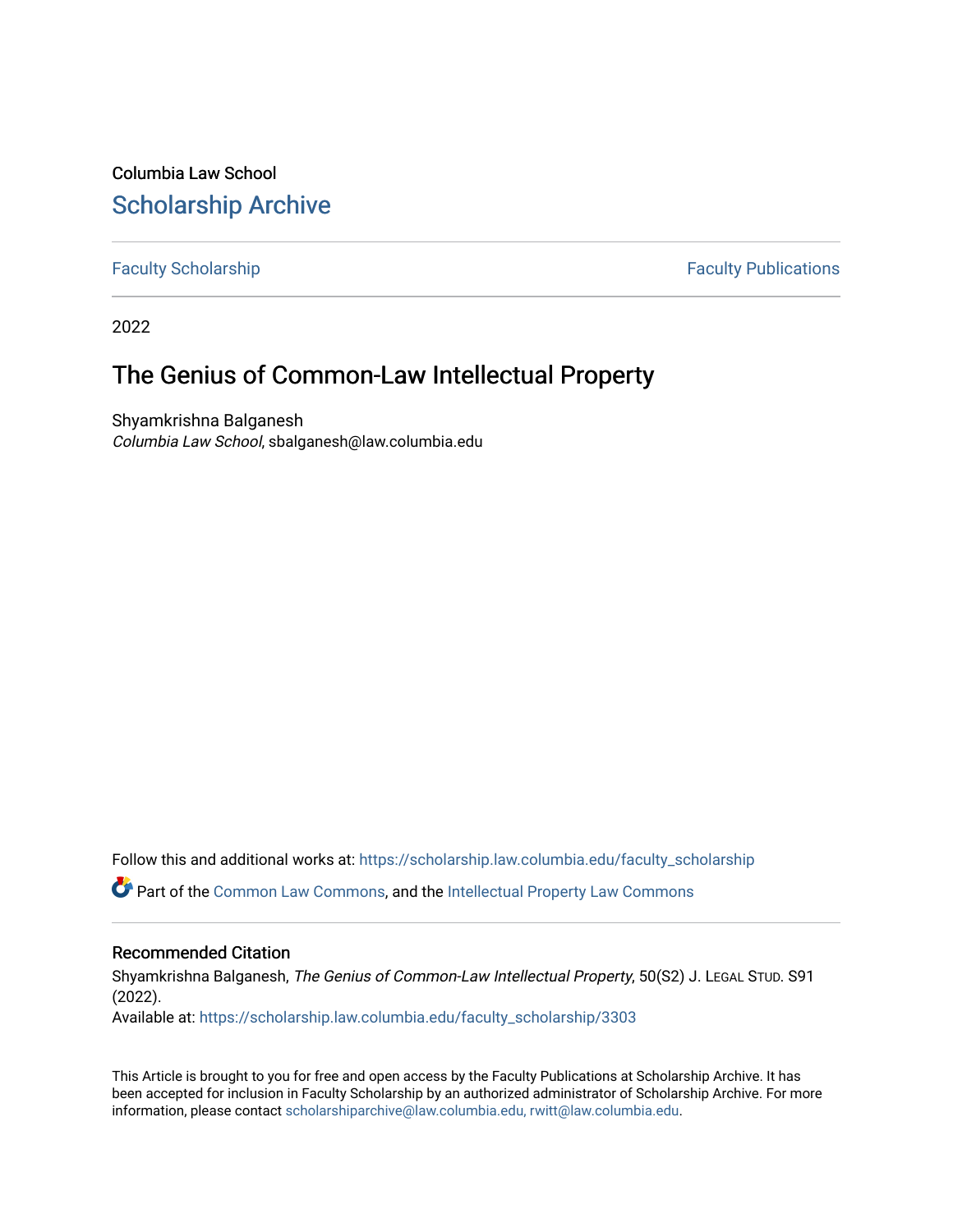# **The Genius of Common-Law Intellectual Property**

**Shyamkrishna Balganesh**

# **ABSTRACT**

Among Richard Epstein's influential contributions to legal scholarship over the years is his writing on common-law intellectual property. In it, we see his attempt to meld the innate logic of the common law's conceptual structure with the realities of the modern information economy. Common-law intellectual property refers to different judge-made causes of action that create forms of exclusive rights and privileges in intangibles, interferences that are then rendered enforceable through private liability. In this essay, I examine Epstein's writing on two such doctrines, hot-news misappropriation and cybertrespass, which embrace several important ideas to which modern discussions of intellectual property would do well to pay greater attention: the private-law nature of intellectual property claims, the interconnectedness of intellectual property and other basic areas of law, the compatibility of instrumental and noninstrumental considerations, and the valorization of judicial creativity in rule development.

### **1. INTRODUCTION**

Richard Epstein is an unabashed champion of the common law. Its timeworn rules and principles, its method of incremental rule development, and its ability to adapt to changing circumstances are features that Epstein has routinely extolled over the course of his career. In this regard, his faith in the common law is closest to that of Edward Levi and Harry Kalven, Jr., the latter of whom was well known for believing that the common law always "work[s] itself pure" (Epstein 2003, p. 73).

Purity, of course, is in the hands of its purveyor. Epstein belongs to a long tradition of legal luminaries who see in the common law not just a residual, second-best approach to lawmaking and rule development but instead a mechanism that captures and cultivates the law's central commitments to principle and reason. Sadly, though, this form of thinking

shyamkrishna balganesh is Professor of Law at University of Pennsylvania Law School.

[*Journal of Legal Studies*, vol. 50 (June 2021)]

© 2021 by The University of Chicago. All rights reserved. 0047-2530/2021/5002-0019\$10.00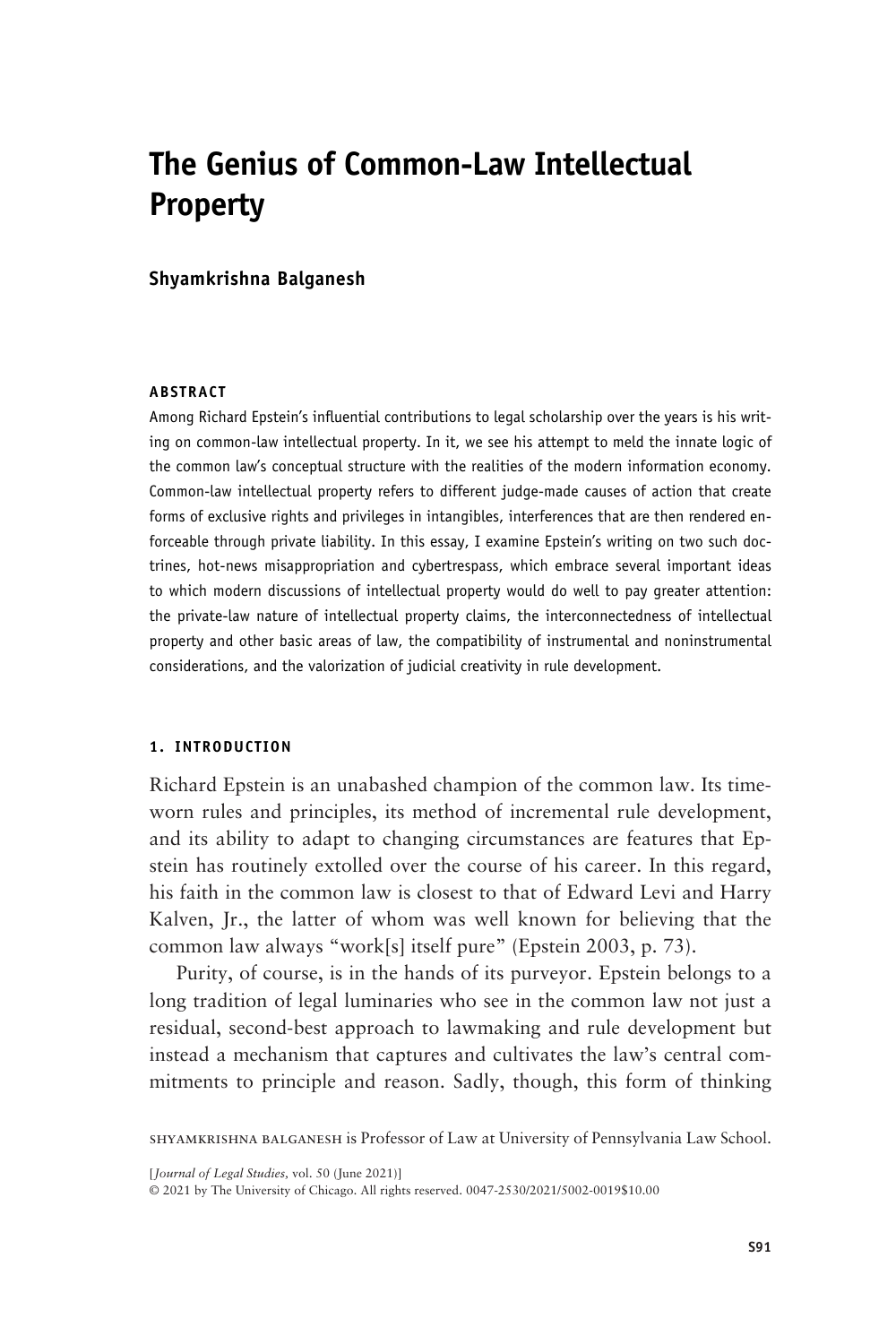has been on the decline in the legal academy over the last several decades. Post–World War II, American legal thinking has been captivated by an ever-growing commitment to separation of powers and with it the belief that judicial lawmaking—the hallmark of the common law—ought to take a definitive back seat to legislation and executive fiat for reasons of democratic legitimacy and connected concerns.<sup>1</sup>

While this shift in mindset has indeed occurred in a variety of substantive areas, it is most pronounced in domains that are politically fraught and/or characterized by well-defined interest groups that see in the legislative and executive—rather than judicial—process of lawmaking an opportunity for bargain and compromise that better serves their ends. Intellectual property law, or the law relating to the delineation and enforcement of rights and privileges in informational resources, remains a prominent example here. Patent, copyright, and trademark laws in the United States are today seen as statutory areas that Congress alone is authorized to modify. Together with the complex rules of federal preemption, they purport to dominate the landscape of American intellectual property law.

Yet hidden away in the interstices of these statutory areas is a rather robust body of law that applies common-law ideas, methods, and principles to various informational resources without running afoul of preemption concerns. Common-law intellectual property, as it is often called, represents a set of legal causes of action that create various rights, duties, and enforceable liabilities for otherwise nonrival and nonexcludable assets.2 Its hallmark lies in its common-law origins, having been developed and adapted by judges in individual cases through the deployment of the common law's core concepts and principles.

Given his affection for all things common law, it should come as no surprise that Epstein has for years been a vociferous defender of commonlaw intellectual property, which he sees as adapting the core precepts of the common law for the area. My objective in this essay is not to describe, critique, or respond to Epstein's substantive defense of these doctrines,

1. For accounts of this transformation, see Purcell (1973). Much of the transformation can be attributed to the enormous influence of the legal process school of jurisprudence, developed by Hart and Sacks (1958). On the influence of legal process, see Eskridge and Frickey (1994, pp. 2045–55).

2. The earliest scholarly use of the term is in Baird (1983). For an analytical account of the area and its many virtues, see Balganesh (2010).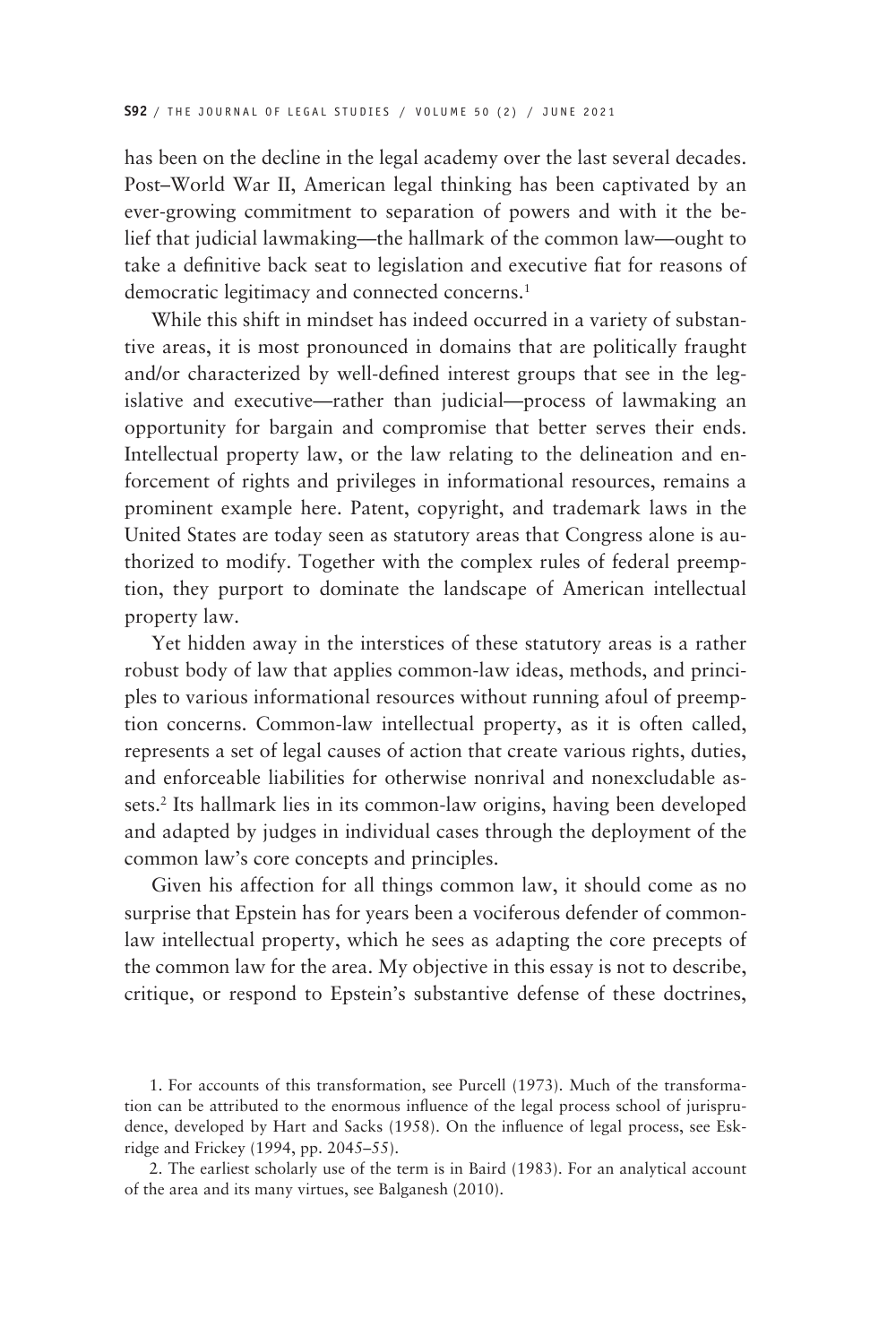given our prior exchanges doing just that.<sup>3</sup> It is instead to unbundle a few unstated but important assumptions about the connection between the common law and intellectual property that have formed a common theme in his writing on the topic and that I argue are worthy of serious and independent attention on their own.

To this end, my focus will be on two areas of common-law intellectual property that Epstein has written about separately: hot-news misappropriation (or the misappropriation doctrine) and cybertrespass. I choose these two areas not only because they represent Epstein's most systematic treatment of the connection between the common law and intellectual property but also because his writing on the subject continues to influence debate around the doctrines. As I discuss below, Epstein's arguments in these areas do indeed vary, yet they reveal four crucial structural ideas about common-law intellectual property (and intellectual property more generally) that are insufficiently acknowledged.

Section 2 begins with a basic overview of the two common-law intellectual property doctrines and focuses on Epstein's writing thereon. Section 3 then unbundles four important lessons that are implicit in Epstein's treatment of the doctrines and extols their extension to other areas of intellectual property law. Section 4 concludes.

#### **2. EPSTEIN ON COMMON-LAW INTELLECTUAL PROPERTY**

The term "common-law intellectual property" refers to a set of mostly state law doctrines that employ common-law ideas and principles to recognize variously tailored rights, privileges, and liabilities around different informational assets (Balganesh 2010). Almost entirely the creation of courts, these doctrines employ and adapt foundational ideas from the common-law areas of tort, property, contract, and unjust enrichment to new resources. Areas (or causes of action) that are routinely captured by the term include trade secrets, misappropriation, idea protection, publicity rights, and common-law copyright.

While each of these areas is operationally robust in itself, intellectual property thinking and scholarship have given little systematic attention to the functioning of these regimes and their structural virtues. Conse-

<sup>3.</sup> Epstein and I have debated and disagreed on various aspects of common-law intellectual property and intellectual property law more generally. See Balganesh (2009, 2011, 2012) and Epstein (2010a, 2011, 2012). In all fairness and despite appearances to the contrary, there is significant commonality in our overall approaches to the subject.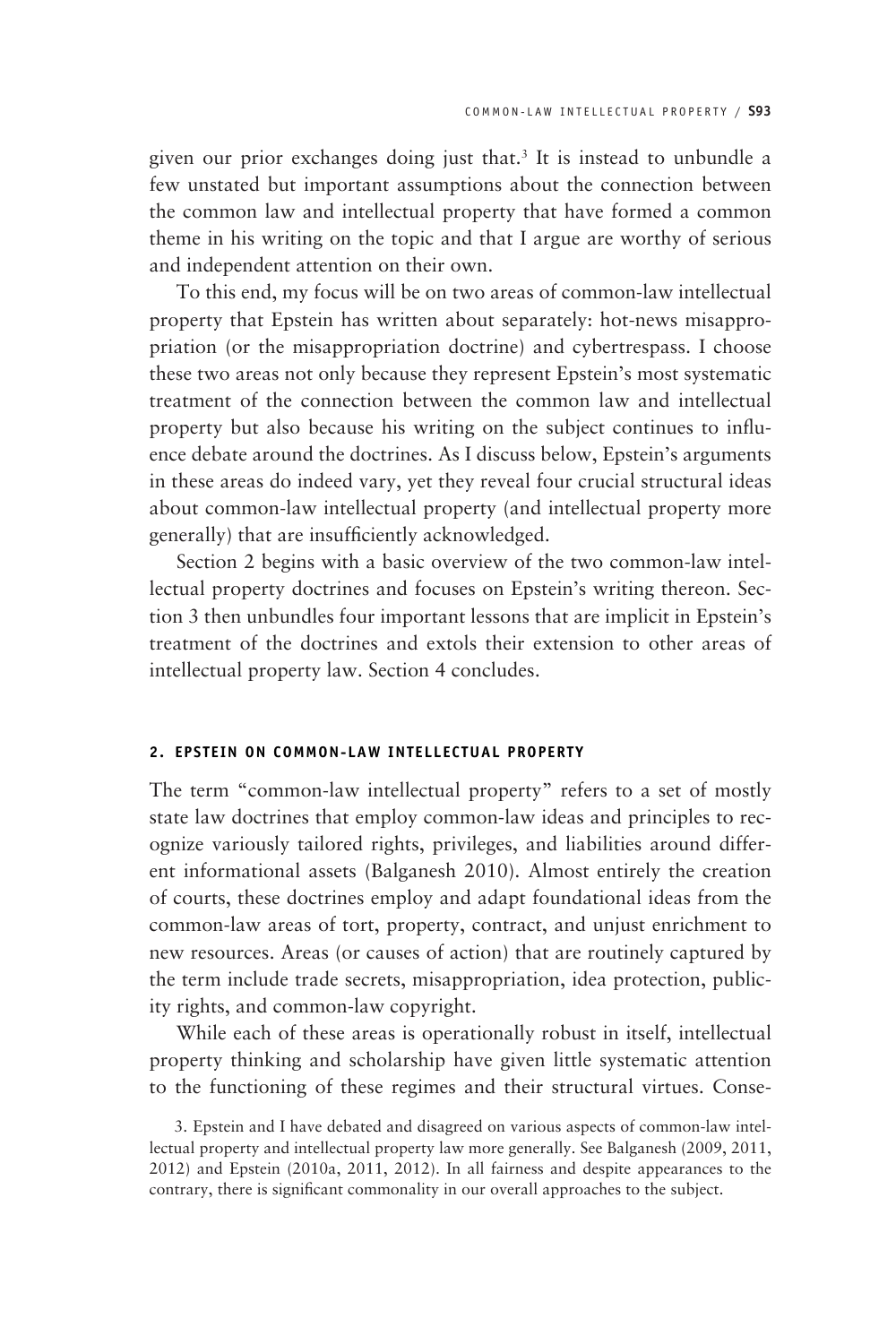quently, they continue to exist at the margins of the overall intellectual property system. A significant part of the criticism that is routinely leveled against common-law intellectual property is structural, deriving from the belief that "courts are ill-equipped" to make the kinds of tradeoffs needed to generate property-like interests in intangibles and that regulatory intervention by a legislature remains a far more desirable avenue to attain the same result.4 Over the years, scholars and judges have continued to voice these concerns with common-law intellectual property (see Baird 1983, pp. 415–23; Posner 2003, pp. 626–29), and while it has done little to dampen the working of existing regimes, it has nevertheless succeeded in attenuating the proliferation of new forms of common-law intellectual property.

Of the various areas of common-law intellectual property in existence today, hot-news misappropriation and cybertrespass together offer an interesting study in contrast. Misappropriation was created by the Supreme Court as a matter of federal law prior to *Erie Railroad v. Tompkins* (304 U.S. 64 [1938]), absorbed into state law over time, and resurrected in the last decade or so with the advent of new forms of information dissemination.5 While criticized by some for its overbreadth, it in many ways epitomizes the working of common-law intellectual property and has continued to morph over time to keep up with changing needs. Cybertrespass, on the other hand, was a fairly recent and short-lived common-law intellectual property doctrine. Created to render certain kinds of Internetrelated behavior actionable, it failed to find its footing in state common law. Courts eventually buried the doctrine and refused to embrace the judicial creativity needed to sustain its functioning.

Very interestingly, Epstein's approach to both doctrines is similar despite their divergent fates. It is this similarity that is worth unpacking further, since it showcases Epstein's commitment to the working of the common law even in the face of a court's unwillingness to embrace its lawmaking role in the common law.

#### **2.1. Epstein on Misappropriation**

The misappropriation doctrine was formulated by the US Supreme Court in the celebrated case *International News v. Associated Press* (248 U.S.

<sup>4.</sup> The quoted phrase originates in Justice Louis Brandeis's powerful dissent in the landmark Supreme Court case *International New Service v. Associated Press* (248 U.S. 215, 267 [1918]).

<sup>5.</sup> For an account of the doctrine's life cycle, see Balganesh (2011, pp. 422–25).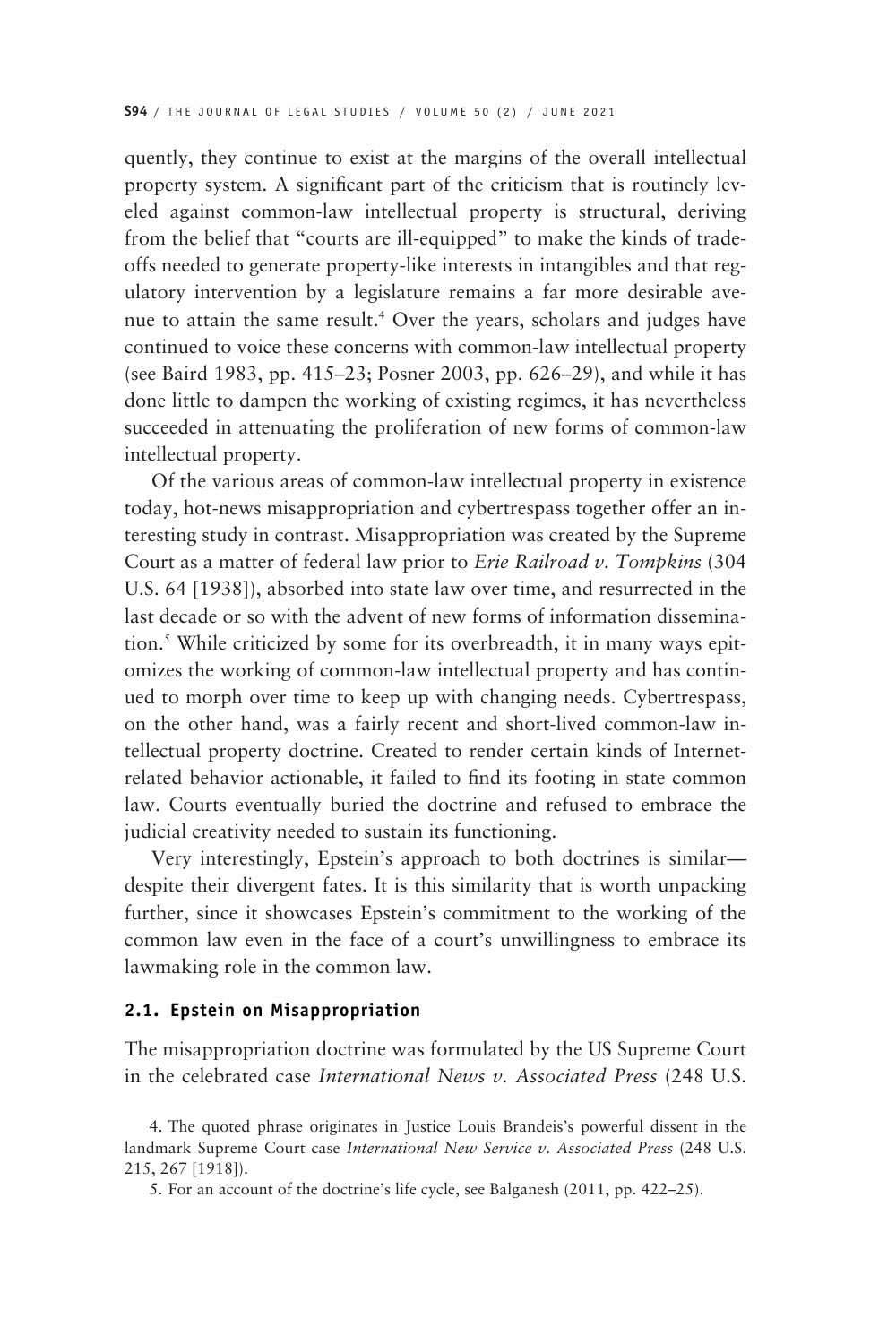215 [1918]). As stipulated by the Court, the facts of the case involved two competing news-gathering collectives: the International News Service (INS) and the Associated Press (AP). Members of the INS were barred from the front during World War I, as a result of which they resorted to lifting the news from the printed newspapers of the AP's members. Despite efforts by AP to prevent this through various methods, INS continued its practice, prompting AP to commence an action in equity seeking an injunction against INS (*INS*, 248 U.S. 229).

In a well-crafted opinion for the majority, Justice Mahlon Pitney sided with AP. His logic was fairly novel: news gatherers had a time-sensitive quasi-property right against direct competitors that allowed them to prevent the lifting (and copying) of the news that they had collected for such time as the news retained commercial (that is, newsworthy) value. As he put it, "Regarding the news, therefore, as but the material out of which both parties are seeking to make profits at the same time and in the same field, we hardly can fail to recognize that for this purpose, and as between them, it must be regarded as *quasi*-property, irrespective of the rights of either as against the public" (*INS,* 248 U.S. 236). It was far from apparent from the factual record that the plaintiff had endured any financial hardship as a result of the defendant's copying. Accordingly, Justice Pitney framed his rationale for the holding in overtly moral terms, as grounded in "unfair competition" and premised on the logic that the defendant was reaping where it had not sown (248 U.S. 235).

Justice Pitney's opinion was unquestionably creative. With no relevant precedent to apply, he relied on an amalgamation of principles drawn from different areas of the common law for his formulation: misrepresentation, passing off, property, unjust enrichment, and indeed the law of trusts. The creativity of his formulation sparked a powerfully worded dissent from Justice Brandeis, who saw in it a usurpation of the legislative prerogative to create property rights in intangibles. Noting that "courts are ill-equipped" to structure exclusive rights, the dissent admonished the majority's common-law formulation for circumventing the established principle that intangibles were for the most part "free as the air to common use" (248 U.S. 267).

According to Epstein, Justice Pitney got it just right. Describing him as the "most underrated Justice in the history of the Court," Epstein sees in the Court's majority opinion an effort to replicate the working of competitive customary norms in the news-gathering industry (Epstein 1992, p. 92 n.20). Observing how industry norms prior to the case forbade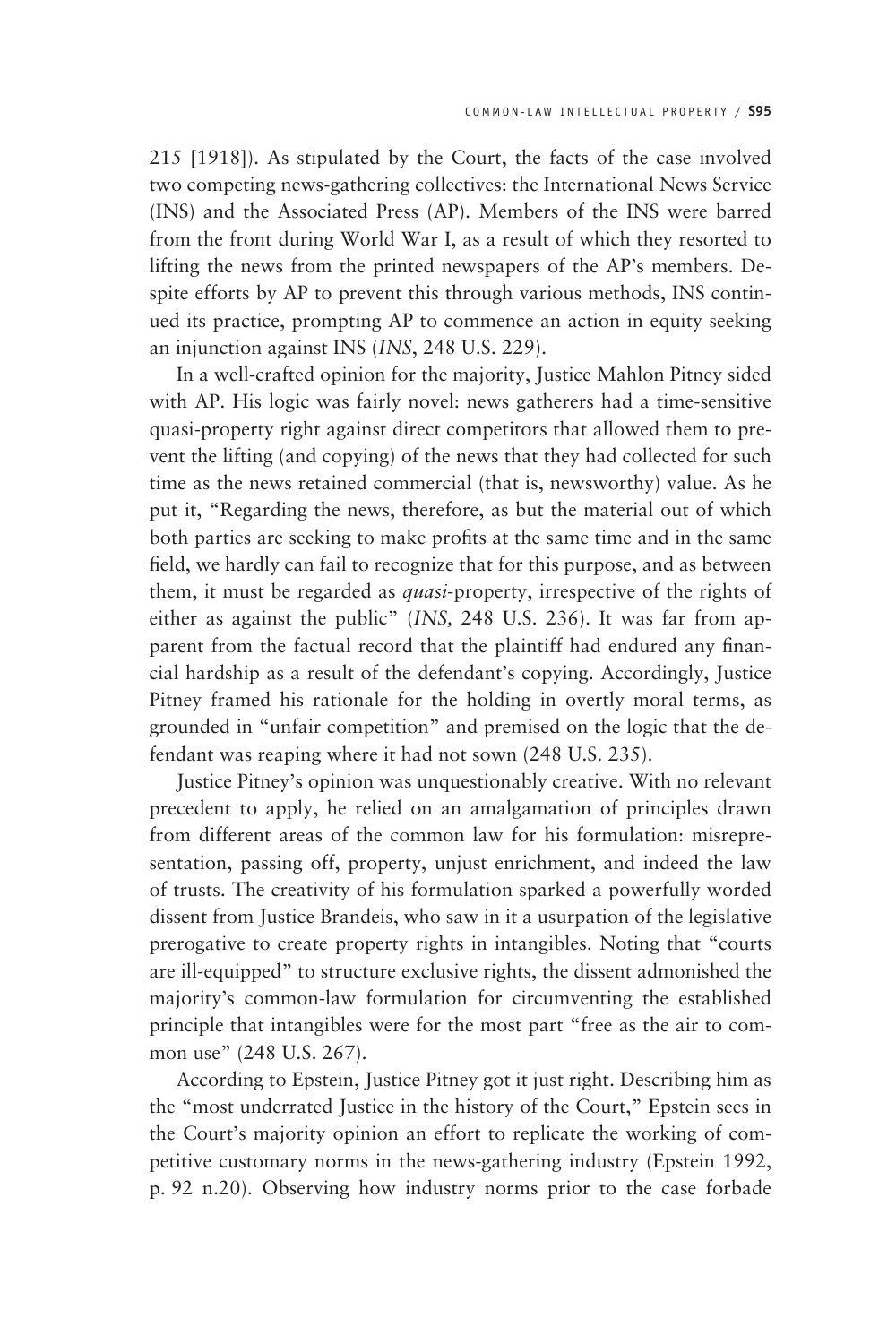newspapers from lifting each other's reporting while nonetheless allowing for the use of such reporting as tips, he argues that the majority opinion recognized the need to achieve a trade-off between preserving the incentive needed to gather the news and the social value of its use and dissemination. Justice Pitney, in this reading, is seen as having approached the case in avowedly instrumental terms, attempting to engage in a "social utilitarian calculus" (Epstein 1992, p. 125).

In Epstein's reading of the case, the Court effectively replicated industry custom through its regime of quasi property but without expressly referencing such custom. Its objectives were clearly utilitarian. One might have therefore decided the case by either relying on industry custom and converting it into binding law or by relying on first principles (of natural law) that achieve the same. While both are in a sense permitted by the common law, he is equivocal on which of the two is preferable (Epstein 1992, p. 125): "There is peril in both these courses of action. To use the social utilitarian calculus is a risky thing, and the failure to take into account certain relevant effects may lead to the adoption of the wrong legal rule. . . . As a result, the relative desirability of the two methodologies depends upon the comparative magnitude of their imperfections." A few things are noteworthy about Epstein's account of the case. First, regardless of whether the Court had adopted a custom-driven approach or a direct cost-benefit analysis, Epstein sees it as having formulated a two-tiered property system. In this, Justice Pitney's reasoning is therefore seen as showing fidelity to standard common-law concepts and ideas, albeit with important contextual modification. Second, Epstein underplays the obvious moral rhetoric in Justice Pitney's opinions. Courts have since acknowledged the seemingly moralistic tone underlying the reapingwithout-sowing logic of the quasi-property formulation, yet Epstein acknowledges Pitney's use of the idea but, instead of connecting it to desert and/or wrongdoing, treats it as a proposition about ex ante incentives (Epstein 1992, p. 115). Third, Epstein seemingly buries the question of institutional competence, which had so occupied Justice Brandeis in his dissent and which has since undermined Justice Pitney's magisterial formulation in the majority opinion. I use the word "seemingly" quite consciously because in his exegesis Epstein implicitly acknowledges the need for the Court (and indeed the lower courts) to have developed a novel, situation-specific solution to the free riding that was at issue in the case. Unlike some who worry that courts might be confused about choosing an appropriate analogy in the creation of a novel solution (see Baird 1983,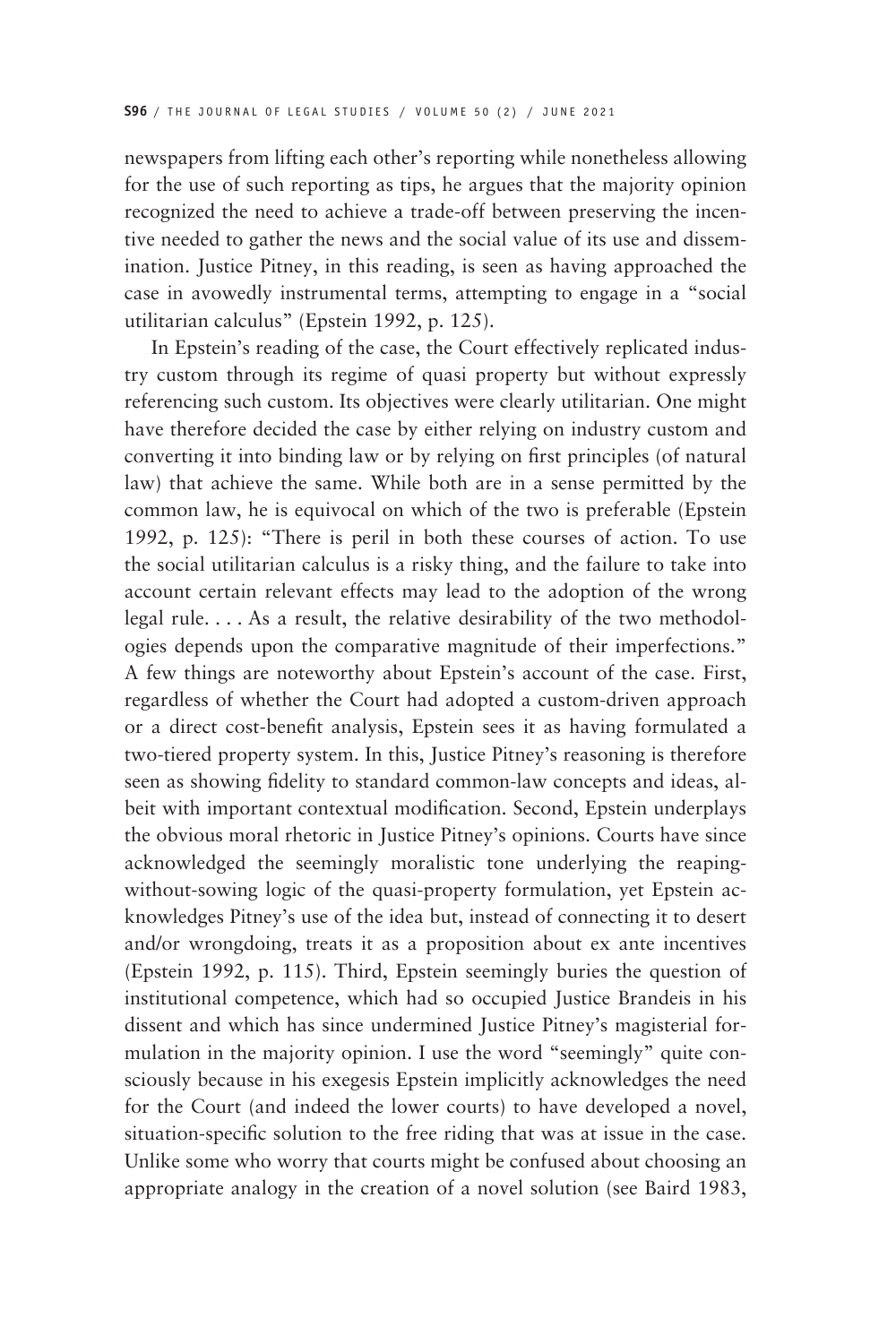pp. 428–29), Epstein is perfectly sanguine about letting courts work their way to the right solution and sees *International News* as an "enduring monument of the common law" (Epstein 1992, p. 115). I return to these points below.

# **2.2. Epstein on Cybertrespass**

The genesis of the cybertrespass doctrine is quite different from that of misappropriation, given its emergence as a solution to a particular technological problem. The origins of cybertrespass are commonly traced back to *eBay, Inc. v. Bidder's Edge LLC* (100 F. Supp. 2d 1058 [N.D. Cal. 2000]), wherein eBay, the well-known auction website, sought an injunction against a bid aggregator, Bidder's Edge (BE). Bidder's Edge had deployed electronic bots to collect information from various auction websites, thereby allowing consumers to avoid directly visiting those websites. Aggrieved by this, eBay commenced an action alleging trespass by BE, among other claims. While recognizing the difficulties inherent in treating cyberspace as real property, the court nevertheless concluded that websites are more akin to land than chattels and issued an injunction treating the defendant's actions as an ongoing trespass.

Thus emerged the cybertrespass—or electronic trespass—doctrine. Premised on the idea that the Internet is analogous to real space, it allowed individual ownership of Internet space and thereupon recognized a regular trespassory (that is, trespass to land) action against unauthorized interferences (Epstein 2003). The problem with the doctrine was of course the absence of clear reasons why movable property (chattels) was not a more appropriate analogy for the development of the doctrine, a choice that had an important doctrinal consequence. Whereas trespass to land allowed a landowner to commence an action even without a showing of harm to the land, a successful claim of trespass to chattels necessitated either an ongoing dispossession or proof of harm to the physical chattel before any relief would ensue. This position, unique to American common law, emerged in the early 20th century and was directed at ensuring that minor interferences did not become the subject of civil liability (Balganesh 2006). The court in *eBay* recognized this difference but did little to convincingly make the case for modeling cybertrespass on one rather than the other. Nevertheless, following *eBay*, the doctrine began to develop, with a few courts around the country recognizing it as the basis for an independent action in Internet cases.

Epstein played an important role in *eBay*, filing an amicus brief to help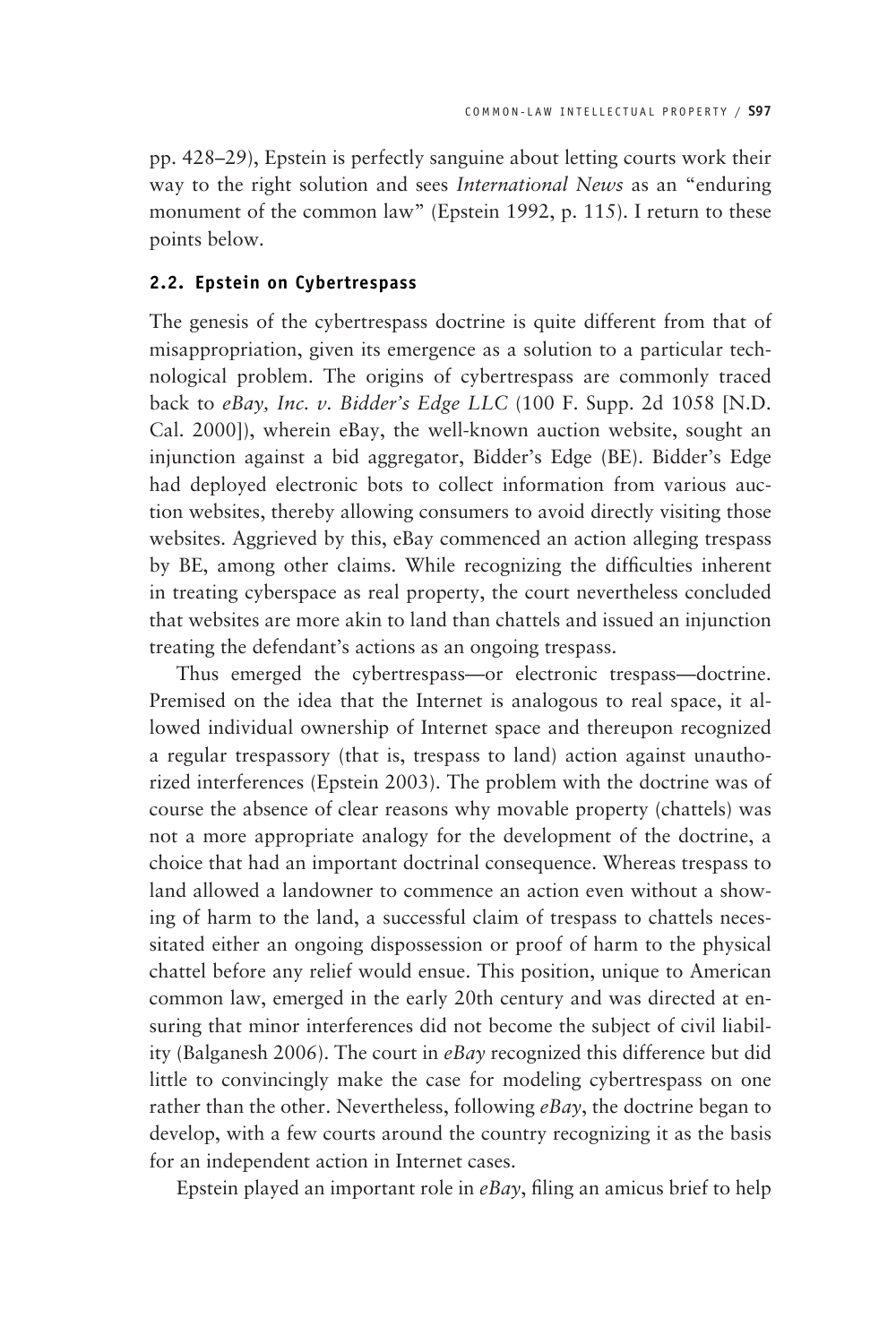eBay with its arguments (Epstein 2003, p. 80). Shortly after the decision, he wrote an article making the case for a stand-alone cybertrespass doctrine, modeled more closely on real trespass law than trespass to chattels. In the article, Epstein this time—unlike with misappropriation—openly lauded the virtues of the common law method:

The common thread in these writings is that the law takes a few steps in one direction or the other and then stops to reassess its progress. In so doing, the path that it takes from here to there may not be the most direct route available. Small incremental decisions make for irregular movements with lots of pitfalls. But in the long haul, sensible patterns emerge that can withstand both the test of history and the demands of reason. The common law method has hidden resources that are all too easily overlooked by scholars who start with some grand claim, such as the economic efficiency of the common law, only thereafter to force and flatten a somewhat fractious case law into this general framework. (Epstein 2003, p. 73)

To Epstein, cybertrespass as an independent claim made perfect logical sense, and real property was a more preferable analogy for the action since an Internet site is fixed in nature. The normative rationale for cybertrespass was, in addition, the realization of a Pareto-efficient allocation of resources for use on the Internet.

A few years later, this theory came to be tested by the California Supreme Court in *Intel v. Hamidi* (71 P.3d 296 [Cal. 2003]). The case presented an interesting set of facts, which are to be appreciated against the backdrop of the technology that existed at the time. The case involved a disgruntled former employee of Intel, Kourosh Hamidi, who began sending Intel's employees innumerable emails about the company's employment practices and conditions. In today's parlance, Hamidi's actions would constitute spamming, yet at the time there existed no technologically feasible mechanism for a recipient to filter or block the emails. Intel tried various methods to block Hamidi's messages, but each time Hamidi found a way around them. Frustrated by its inability to rely exclusively on self-help, Intel commenced an action for Internet trespass against Hamidi. The matter made its way through the courts and eventually reached the California Supreme Court, which closely considered—and rejected— Intel's trespass claim (*Hamidi*, 71 P.3d 300–301).

Epstein authored an amicus brief in favor of Intel, advancing the same arguments that he had made in his previous academic writing and suggesting that cybertrespass be modeled on trespass to land rather than chattels, such that it disregard any proof of harm to the asset as a pre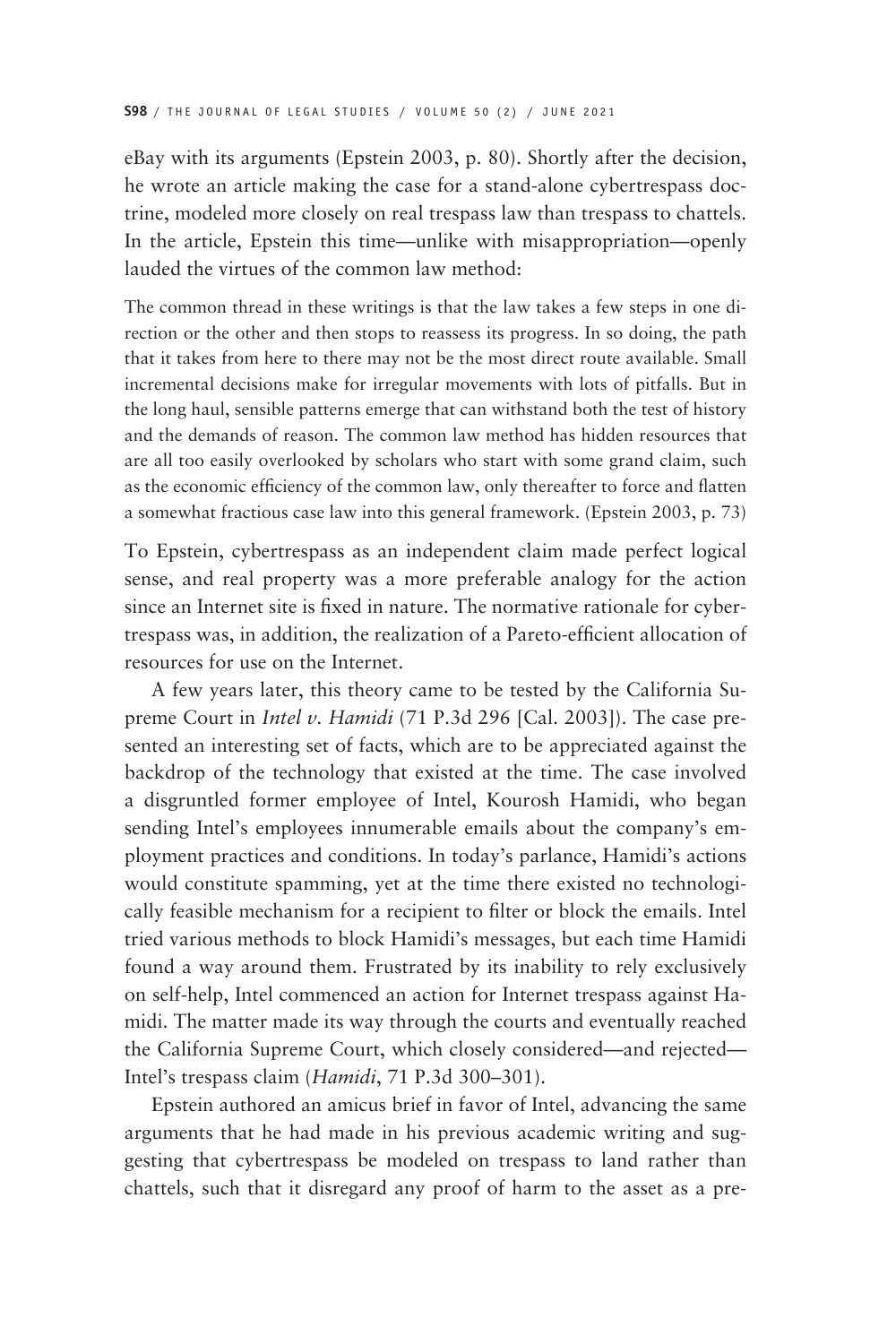condition for relief. In a strongly worded opinion for the majority, Chief Justice Kathryn Werdegar rejected Intel's claim. Calling out Epstein's argument, she proceeded to note how it made little sense to treat websites like land, when they were closer to chattel, and that trespass to chattels required a clear showing of harm to the resource for the intrusion to be actionable. Since Intel had failed to demonstrate any harm to its physical servers from Hamidi's emails, a fundamental prerequisite of the action had not been satisfied. It is noteworthy that the court revealed a marked reluctance to be creative in the way that Justice Pitney had been in *International News*. Even when presented with the argument that for websites the law might be adapted to abandon its insistence on physical harm (since the whole idea of "physical" makes little sense on the Internet) or that the action might be modeled on land, the court balked. Oversimplifying the argument, the majority noted (*Hamidi*, 71 P.3d 309), "Since Intel does not claim Hamidi's electronically transmitted messages physically damaged its servers, it could not prove a trespass to land even were we to treat the computers as a type of real property. Some further extension of the conceit would be required, under which the electronic signals Hamidi sent would be recast as tangible intruders, perhaps as tiny messengers rushing through the 'hallways' of Intel's computers and bursting out of employees' computers to read them Hamidi's missives. But such fictions promise more confusion than clarity in the law." In essence, the opinion failed to appreciate that, in choosing chattels over land, it too was predicating the action on a fiction of sorts. The contrast with Justice Pitney is stark. Whereas Justice Pitney felt liberated from a dogmatic application of the positive law to the facts and produced an alternative framework in response, Justice Werdegar's opinion hides behind the cloak of positive law, refusing to acknowledge the malleability of common-law principles and failing to fully address the normative bases for its decision. In the end, the court was indeed driven by the (plausible) concern that a fullblown property rights regime on the Internet would do harm to Internet communications, which it acknowledged only in passing.

Epstein has since been very critical of the court's opinion and its unwillingness to grapple with the logic of the core common-law rules at issue (Epstein 2005). In insisting that the court should have relaxed or abandoned its emphasis on physical harm for the Internet, he notes how that rule emerged in the context of live-and-let-live situations of reciprocal interaction, which was hardly the case with Hamidi's actions (Epstein 2005, p. 154). What is particularly noteworthy about Epstein's views on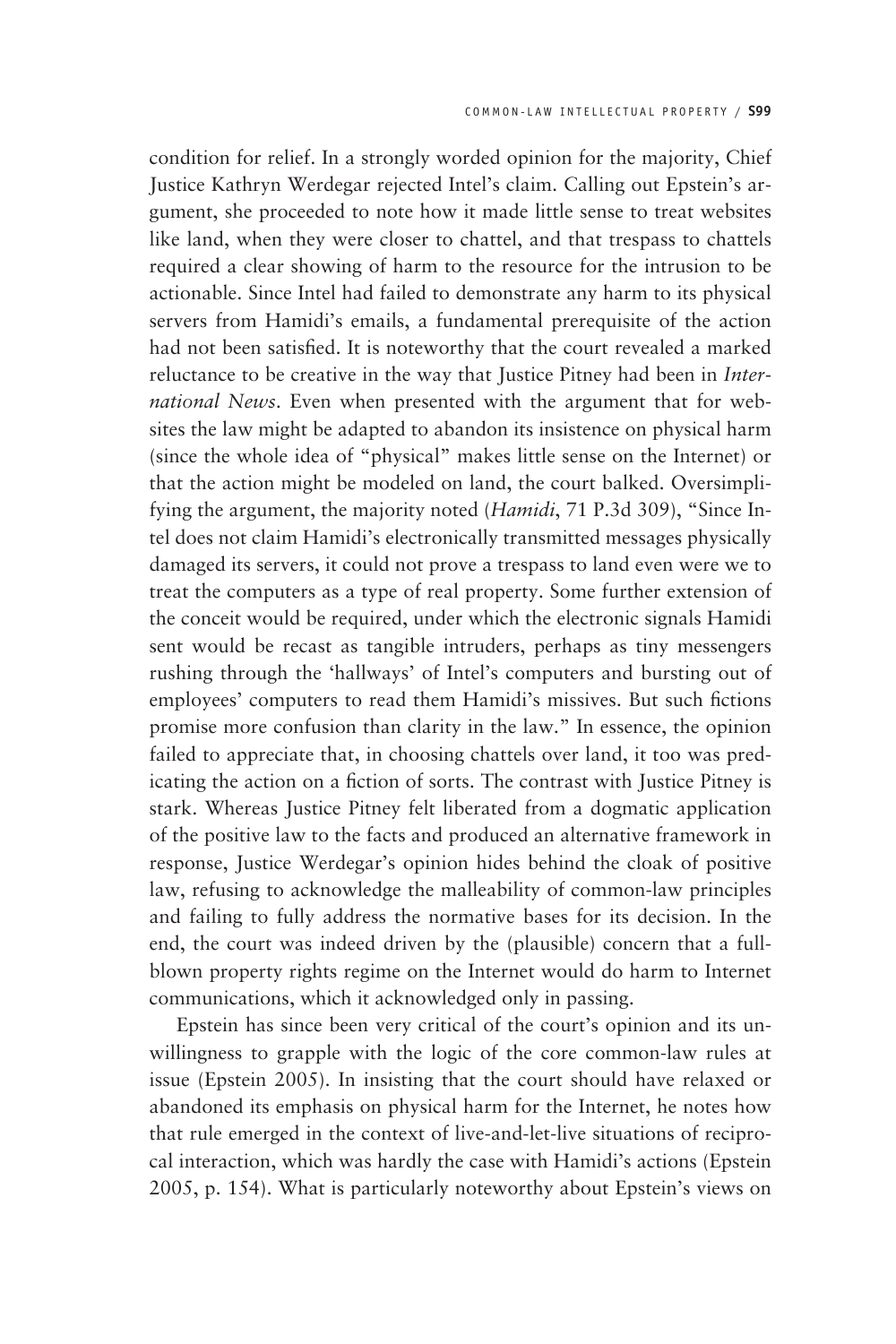the doctrine, *Intel*, and its evolution is his implicit belief that a judicially tailored solution is indeed the preferred approach.

#### **3. EPSTEIN'S IMPLICIT ASSUMPTIONS**

Woven into Epstein's account of common-law intellectual property are several important assumptions about the common law, judicial lawmaking, the law's normative goals, and related concerns. Given the elegance of his exposition, much of his argument remains persuasive even without these assumptions being individually defended. Nevertheless, unpacking them highlights additional strengths about the working of common-law intellectual property rights that are all too often ignored. This section identifies and describes four interrelated considerations lurking underneath Epstein's defense of the misappropriation and cybertrespass doctrines.

# **3.1. Common-Law Intellectual Property as Private Law**

Common-law intellectual property highlights the role that the regime's private-law framing plays in the working of the system. Drawn from the need in common law to decide the individual dispute at hand before engaging in any broader social engineering, both misappropriation and cybertrespass rely on a framework of liability to simulate the working of property's exclusive rights framework. In so doing, they focus on the horizontal relationship between the plaintiff and defendant, a critical component of private-law thinking. The plaintiff's rights, in other words, derive from the defendant's wrongdoing despite having an independent analytical existence (Balganesh 2012).

Interspersed throughout Epstein's treatment of misappropriation and cybertrespass is a core commitment to the private-law foundation on which both doctrines are constructed. Despite arguing that the construction of each doctrine was driven by a social utilitarian impulse, Epstein remains willing to have that utilitarian calculus be refracted through the right-duty and liability framework of the common-law action at issue. In other words, the horizontal, adjudicative framework of the area is hardly a contingent feature in his account. Instead, it frames the (property or quasi-property) right at issue in a very particular way.

Consider in this light Epstein's suggestion that Justice Pitney's framing of the misappropriation doctrine would have benefited from the creation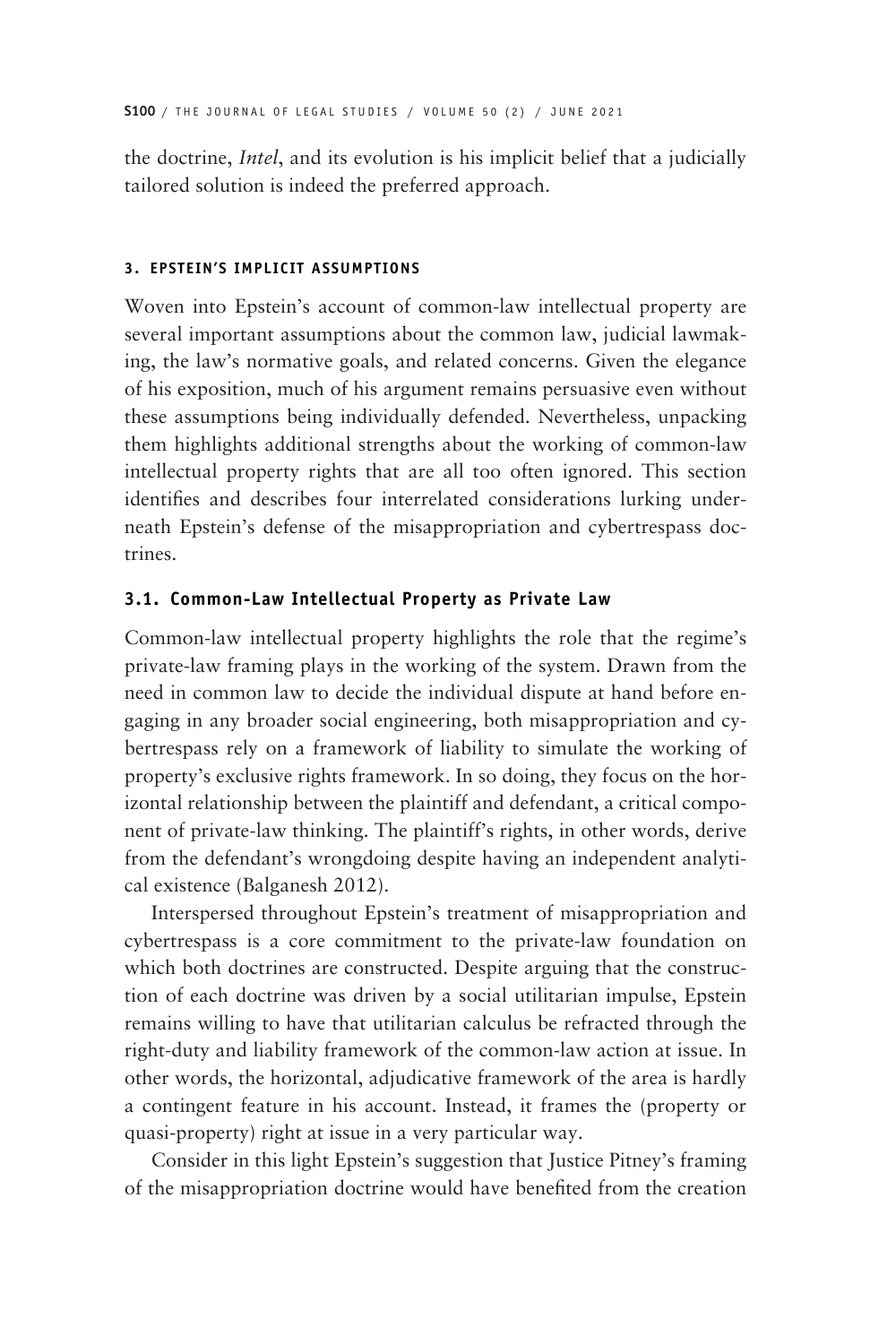of a clear necessity exception, which might have allowed INS to continue its actions since it had been barred from sending reporters to the front (Epstein 1992, p. 105). The necessity defense has long been known as an exception to absolute property rights and understood as injecting a strong relational component into the working of property. In situations where considerations beyond the control of a defendant force or require the defendant to violate the plaintiff's property rights, it immunizes the defendant from liability for the infraction. Epstein appears to treat the banning of INS papers from the front by the British and French governments as amounting to an exogenous consideration that the Court might have seen as justifying INS's infraction and immunizing it from liability. While it isn't readily apparent that such a commercial necessity is countenanced by the traditional necessity doctrine, originally developed for situations that imperiled life or limb, it nevertheless highlights Epstein's efforts to move the common law (of necessity) forward in this precise direction. In previous work, Epstein has been deeply complimentary of the necessity doctrine in property law and has argued that it serves to align property law with a Pareto-superior distribution of rights by requiring repeat players in society to relinquish some aspect of their rights in return for a longterm benefit (Epstein 1990). Necessity, to Epstein, is a core attribute of property's private-law foundations, one from which the public-law orientation of property could learn.<sup>6</sup> In so bringing a strong private-law lens to bear on misappropriation, Epstein therefore sees in it the same foundational logic of the common law's other private-law areas—which engage in a social utilitarian calculus through a private-law structure.

The same is true of Epstein's ambitions for cybertrespass, which of course never took shape after the decision in *Intel*. Modeled on trespass to land, the conception of right that he advances in his writing is, in my reading, less about propertizing the Internet (as some have argued)<sup>7</sup> and more about identifying a private wrong that the defendant's actions in a case like *Intel* produce.

This of course necessitates asking the broader question: whether Epstein's implicit characterization of common-law intellectual property as

6. As he puts it (Epstein 1990, p. 8), "I would urge that the same model of intellectual development that takes place within private law should provide the proper mode of analysis for the public-law systems that come to supplement or replace the common law."

7. The cybertrespass doctrine was met with significant academic criticism from its very origins, most of which was based on the unintended consequences of creating fullblown ownership of intangibles on the Internet. See Burk (2000), Hunter (2003), and Lemley (2003).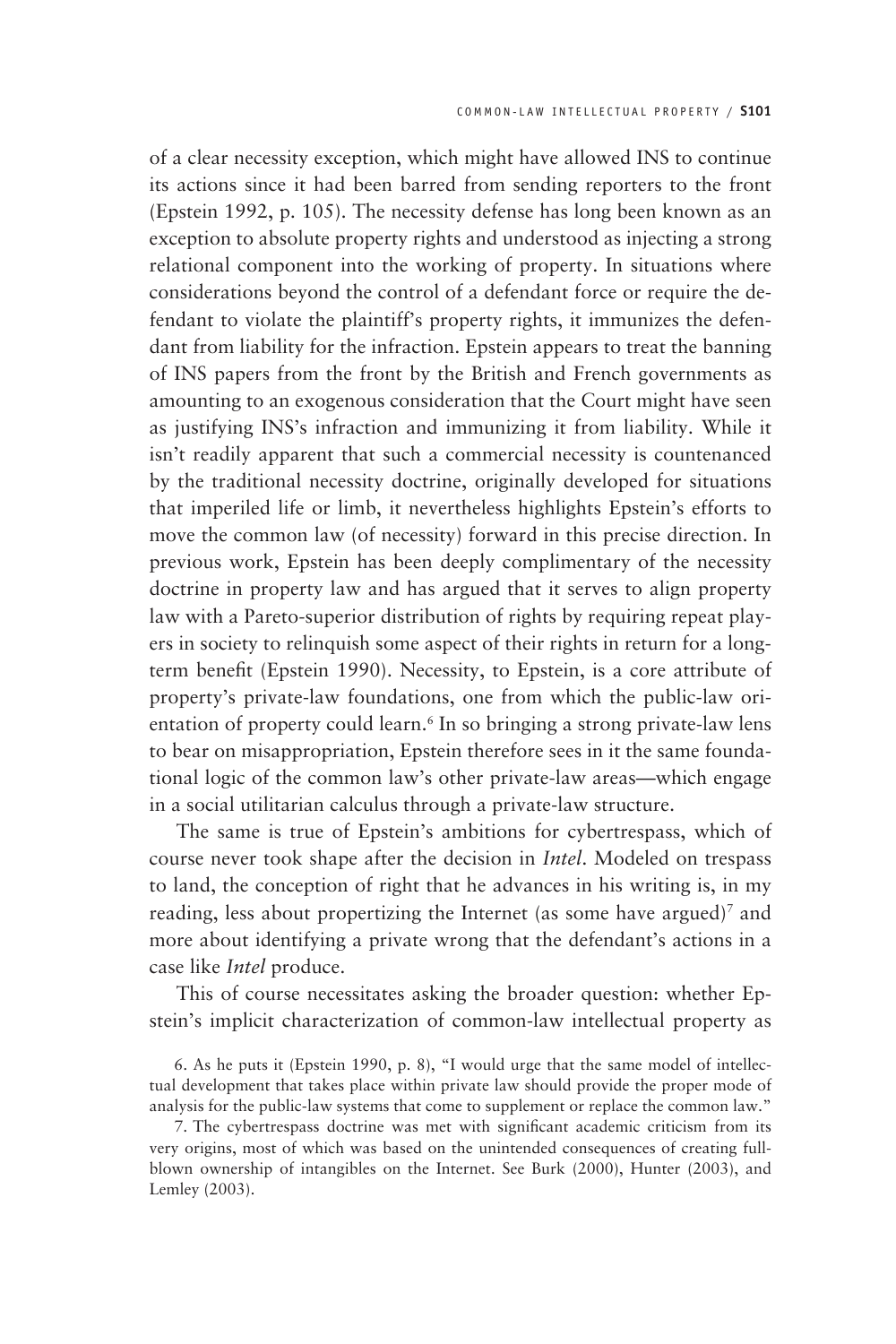private law interjects additional values into its functioning. The most prominent of these is corrective justice, an idea that legal philosophers have long associated with private law and that Epstein showed some sympathy toward in his early work.<sup>8</sup> This is where I suspect Epstein will disagree with my characterization, but in his accounts of both misappropriation and cybertrespass one detects similarities with his identification of an underlying corrective justice basis in the prima facie case of nuisance.

I leave for later and elsewhere the broader question of whether Epstein's private-law account commits him to at least a thin version of corrective justice, but for now suffice it to say that the private-law basis of common-law intellectual property appears to be doing some work in his account. And this alone sets it quite apart from other instrumental accounts of common-law (and statutory) intellectual property, which take the underlying normative structure of the institution as wholly contingent.

## **3.2. The Derivative Nature of Intellectual Property**

With the growing specialization of different areas of law, it should come as no surprise that intellectual property law is today seen as a highly technical, specialized area of study of its own. Indeed, such is the degree of specialization that the various subfields of intellectual property—patent, copyright, and trademark—are seen as separate fields. This proclivity toward specialization has only been exacerbated by the extensive amount of legislative and regulatory activity that the second half of the 20th century saw in the field, producing a tendency among courts and generalist scholars and lawyers to see intellectual property law as a highly technical field that requires an independent domain of expertise. Common-law intellectual property calls this trend into question. The dominant scholarly trend in the field today resists acknowledging the derivative nature of intellectual property and its symbiotic relationship with other areas. Epstein's work on common-law intellectual property actively celebrates the connection between traditional common law and intellectual property. Perhaps more so than even scholars who acknowledge the existence of the connection, Epstein views misappropriation and cybertrespass as

8. Corrective justice theorists today draw their account of private law from Kant's philosophy. See Weinrib (1995, 2012) and Ripstein (2010). While some of Epstein's early work drew from corrective justice, it never directly associated the idea with Kant or his philosophy, while nevertheless adhering to conceptions of autonomy and liberty. See Epstein (1973, 1974, 1979, 1982).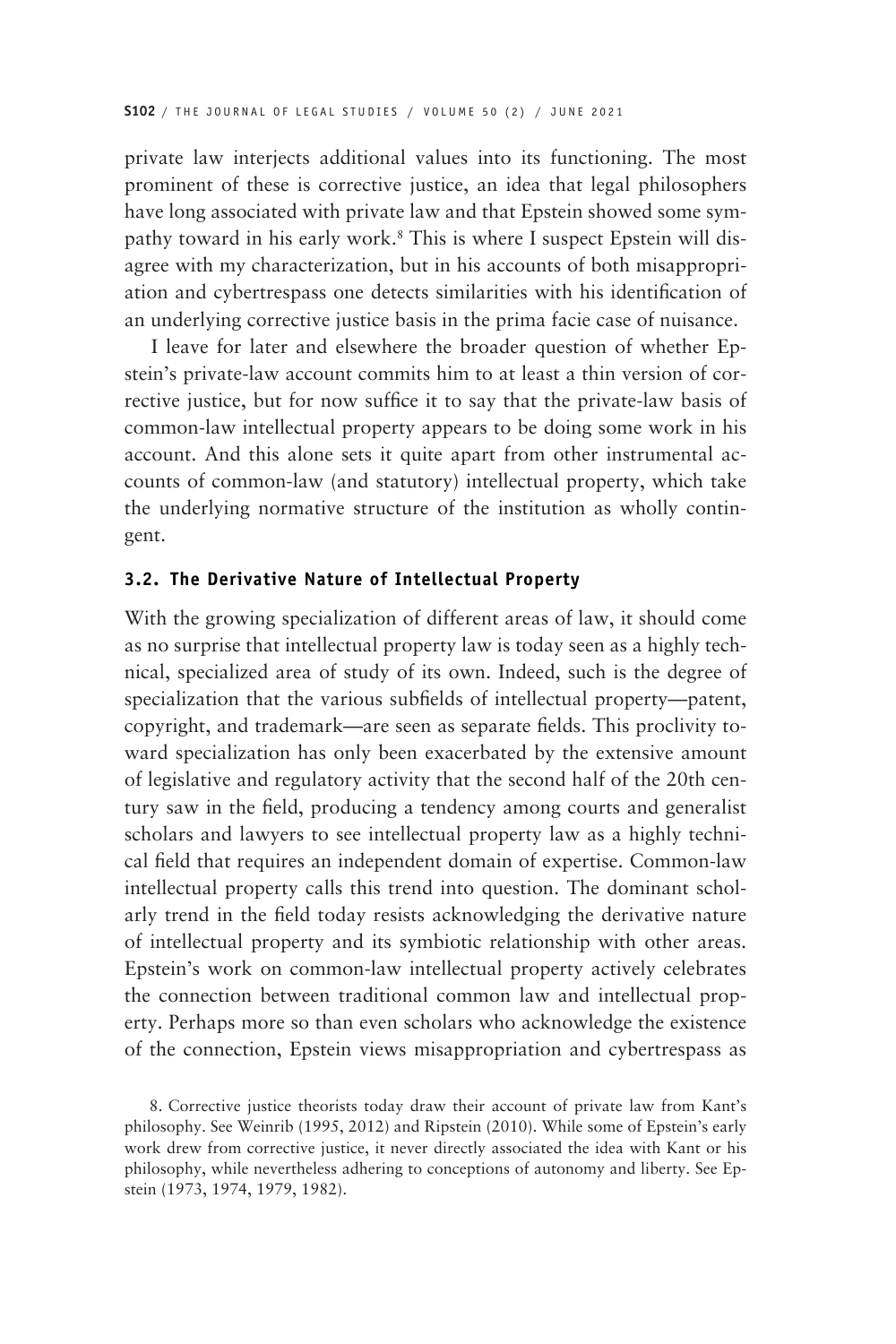premised on a finite set of rather basic rules relating to the ownership and use of assets. In his discussion of misappropriation, for instance, he roots Justice Pitney's entire theory of quasi property in a plausible account of ownership through first possession and the expenditure of labor, long known to be a stand-alone justification for property. Not only does he identify the connections between what the majority opinion formulated and the common law, but he also notes plausible additional such overlaps that it might have fruitfully deployed.

It is worth noting that this feature of Epstein's work is hardly unique to common-law intellectual property and has remained a recurring theme in much of his influential scholarship. His 1995 book *Simple Rules for a Complex World* focuses entirely on the idea that many of society's most complex legal problems might find their solutions in five or six basic principles and rules—all of which, unsurprisingly, can be derived from the common law (Epstein 1995).

Acknowledging and identifying a basic interconnectedness between traditional common-law principles and intellectual property is more than expository elegance. To the contrary, it promises tangible analytical benefits for intellectual property thinking. It readily guards against the overcomplexification of intellectual property. As a subject that interacts with technology, intellectual property law is prone to complexification that at once both demands specialized knowledge from actors and impedes rapid reform in the area. Identifying the core foundational rules underlying the area bucks both trends. Epstein's push for an ambitious cybertrespass doctrine is illustrative. Relying on ordinary trespass law, it would have allowed for a nonspecialized solution to the problem of spam and in the process involved generalist (state) court judges to build on their expertise in other domains to formulate new rules for the Internet. It is worth noting that Epstein regularly argues that much of modern (statutory and federal) intellectual property law can also be derived from basic commonlaw ideas. Beyond injecting a good degree of simplicity into intellectual property debates, this way of thinking also guards against strong intellectual property exceptionalism, an impulse that Epstein—albeit unwittingly—shares with the current Supreme Court.9

9. An observable trend in Supreme Court patent and copyright cases appears to be the belief that these areas—technical as they may be—ought to adhere to the same set of background legal and equitable rules and principles in their operation. See *eBay, Inc. v. MercExchange LLC* (547 U.S. 388 [2006]) and *Petrella v. MGM, Inc.* (134 S. Ct. 1962 [2014]).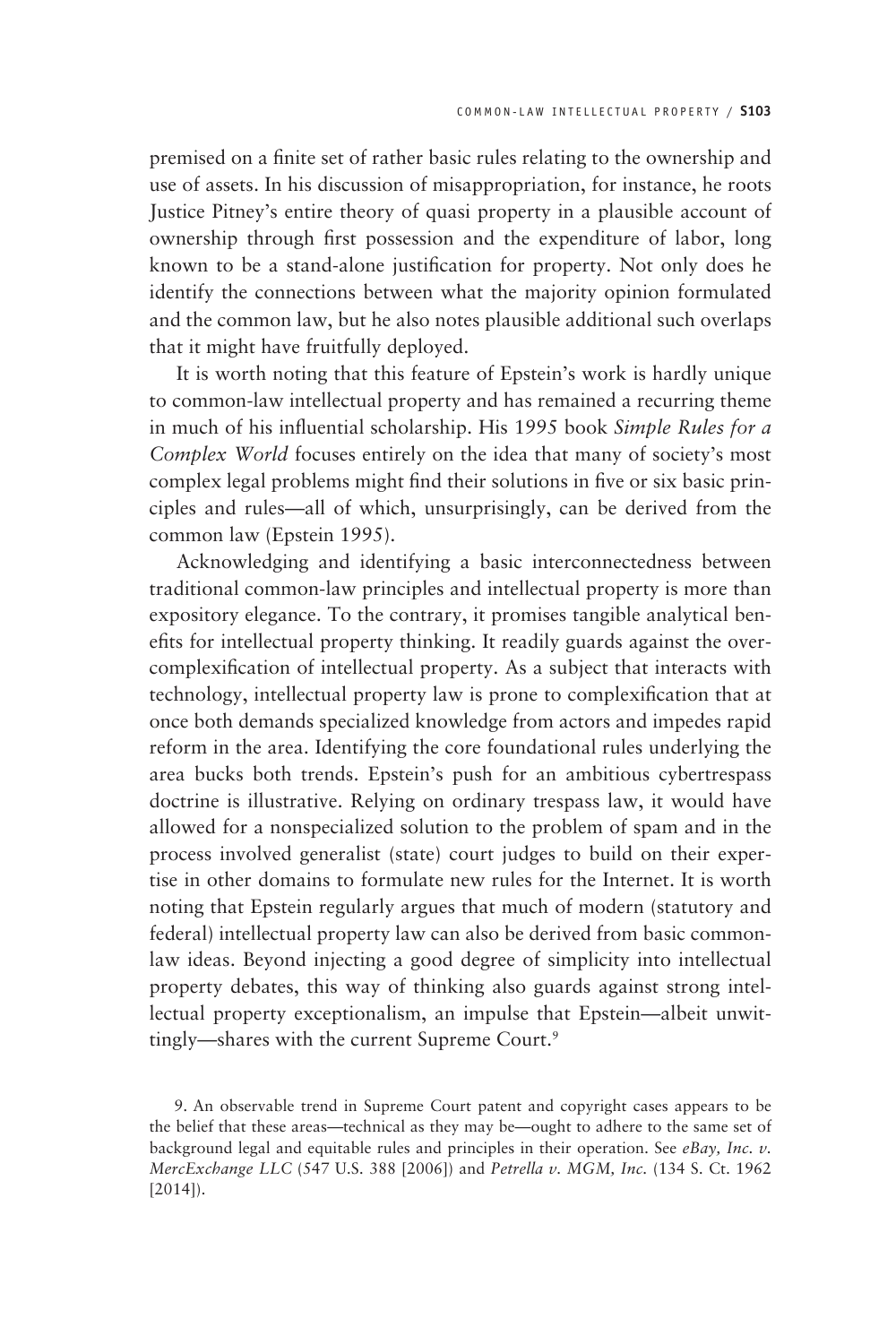# **3.3. The Merger of Instrumental and Noninstrumental Concerns**

Epstein self-identifies in his writing as an instrumentalist, by which I take him to suggest that he believes in the connection between law and social utilitarianism (Epstein 2012). All the same, there is a crucial respect in which Epstein's instrumentalism is very different from the standard law and economics literature on the common law. Whereas today's modern instrumentalism exhibits an active hostility toward noninstrumental concerns and values, Epstein is not just sympathetic to them but readily acknowledges a compatibility between his worldview and the noninstrumental one. Indeed, writing of his own work on tort law and responding to the criticism that his early work relied on corrective justice as an ideal while his later work embraced instrumental thinking, he notes:

Contrary to the received wisdom, I think of corrective justice as operating properly within the larger framework of consequentialist thought. Accordingly, I defend it (at least today) chiefly because of the close correspondence between allowing private rights of action to particular persons and the overall advancement of social welfare. We (as in the royal "We") allow an action for assault by the victim against the attacker, and we know that the transfer of wealth between these parties will have desirable incentive effects on the ex ante conduct of all parties. The judgment is largely categorical so that we can, for operational purposes, treat this as a hard edged rule. This approach has the desirable characteristic of allowing decisions in individual cases without forcing the lawyers and judges to recapitulate the arguments that show the positive alignment between private rights of action under a corrective justice theory and overall social welfare. (Epstein 2010b, p. 3)

This observation is worth unpacking further. We see Epstein acknowledging a basic compatibility between corrective justice ideals (understood in principally deontological terms) and consequentialist or utilitarian considerations. The two have long been seen as both incompatible and incommensurable, and yet Epstein suggests that his formulation enables them to coexist.10 Understanding how he theorizes this compatibility reveals that it emerges more from his method of analysis and reasoning than from any abstract solution to the incommensurability concern—much of which extends to his discussion of common-law intellectual property.

The key lies in his observation that the correspondence of the two emerges from a positive alignment between corrective justice and social

<sup>10.</sup> The incommensurability between efficiency-based utilitarian accounts and corrective-justice-driven deontological ones is the subject of a vast amount of academic literature. For a sample, see Chapman (1998, 2013) and Sunstein (1993).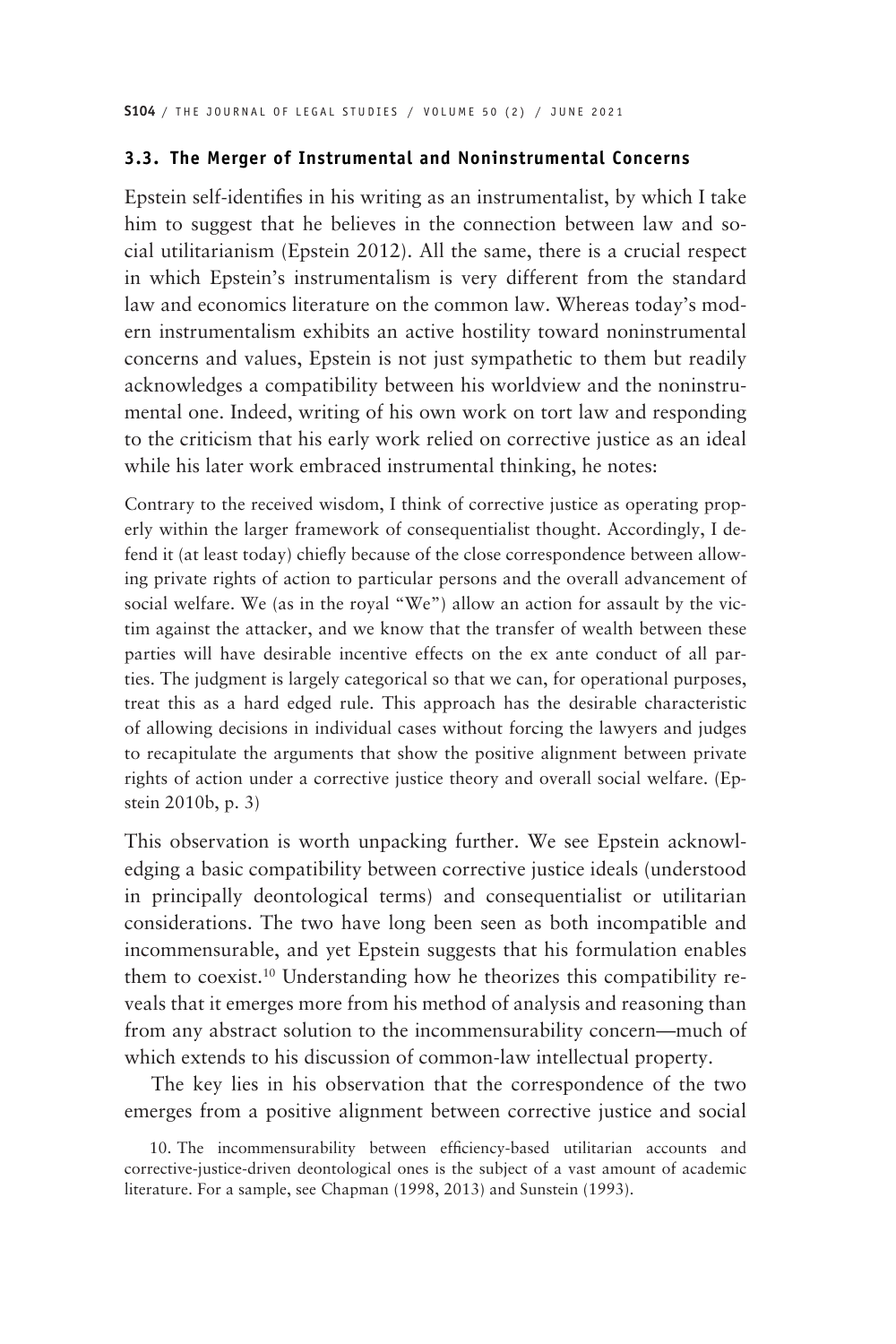welfare. By the term "positive," I understand him to be suggesting that the correspondence is descriptive rather than normative. This is an important (and obvious) concession, but one that explains a lot. As scholars have shown, Epstein's work blending corrective justice with utilitarian considerations partakes of a method of addressing the question of incommensurability known as conceptual sequencing.<sup>11</sup> It entails acknowledging the coexistence of instrumental and noninstrumental variables within a larger regime but as either (*a*) operating in different parts and being allowed into the regime at different intervals or (*b*) entailing one playing a descriptive role and the other a normative role or vice versa.

Epstein's work can be seen as representing both approaches. In the above-quoted observation, he is aligning himself with *b* and claiming that his work is descriptive of a corrective justice reality, which is normatively deployed toward consequential ends. Yet in other work he employs the fundamentally defeasible structure of common-law claims and doctrine to admit both instrumental and noninstrumental considerations into the functioning of a regime. We see the same approach at work in his treatment of common-law intellectual property.

As noted previously, Justice Pitney's formulation of the misappropriation doctrine had clear moral overtones. His deployment of the phrase "reaping without sowing" and his focus on the wrongfulness of free riding have caused some to claim that the opinion was motivated in some significant part by moral ideals. Even the Second Circuit, as recently as a few years ago, noted this ambiguity in the Court's opinion but chose to sideline it through the use of copyright preemption principles. While Epstein's account of the case does not deny the existence of this moral undercurrent in the opinion, it recasts the normative impulse of the decision in utilitarian terms. All the same, it recognizes that aspects of the Court's logic—especially its reliance on first possession and labor as justificatory bases for property rights—originate in nonutilitarian considerations. To the extent, then, that nonutilitarian concerns are permitted into his analysis, they partake of the descriptive-normative conceptual sequencing described above.

In his work on cybertrespass, we see Epstein sequencing the introduction of normative variables through the defeasible structure of the action. The underlying ownership interest (right) at issue is seen to emanate

<sup>11.</sup> The most well-developed account of conceptual sequencing in the legal literature is Chapman (1998). Chapman uses Epstein's well-known nuisance law piece (Epstein 1979) as an exemplar of his theory.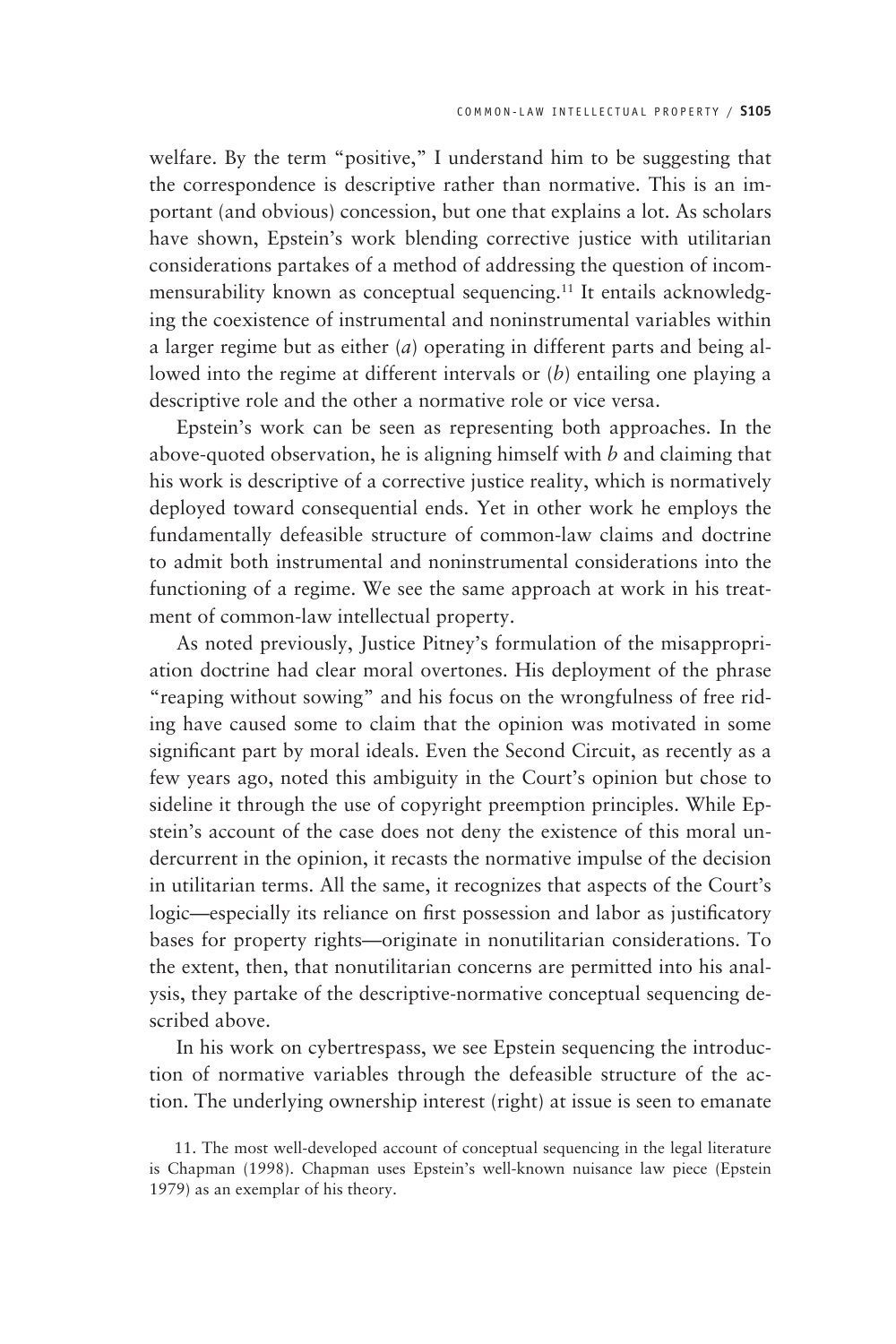from—and be premised on—an owner's autonomy, whether it be land or chattel. From that basic model, though, the contours of the claim begin to reveal strong utilitarian ideals, ranging from the efficient allocation of resources to the creation of a workable equilibrium of "live and let live" among repeat actors. In Epstein's own terms (from his analysis of nuisance law), the model appears to be a corrective-justice-driven entitlement or right that is shaped by strongly utilitarian constraints.

Epstein's willingness to acknowledge (and at times embrace) the existence of noninstrumental variables in his overall utilitarian calculus is an important lesson that all discussions of intellectual property law would do well to recognize. While utilitarian thinking is today the dominant approach to thinking about intellectual property, moral and deontological considerations are often underplayed and ignored, even within the interstices of the overall utilitarian framework, out of fear that they will take the regime and its analysis in unfavorable directions. These accounts would do well to acknowledge the normative pluralism of the common law. In his account of cybertrespass, Epstein is thus critical of accounts that deny this reality and in criticizing one of his colleagues notes that "the common law method has hidden resources that are all too easily overlooked by scholars who start with some grand claim, such as the economic efficiency of the common law, only thereafter to force and flatten a somewhat fractious case law into this general framework" (Epstein 2003, p. 73).

# **3.4. Judicial Lawmaking**

Endorsing the common-law method involves acknowledging the wellknown reality that the common law is judge-made law and that judges occupy a central place in developing and adapting legal rules in an incremental manner over time—with or without guidance from the legislature. As noted above, much of the modern discomfort with the common law originates in the belief that unelected judges lack the democratic legitimacy needed to engage in lawmaking and that the ex post nature of their enterprise imbues the legal system with a degree of uncertainty and unpredictability that is worth avoiding. To a large extent, this discomfort tracks the divide between private law and public law, insofar as the common law is fundamentally composed of private-law areas, while divided lawmaking and legislative activity are commonly treated as the subject of public law.

In recognizing the strengths of common-law intellectual property, and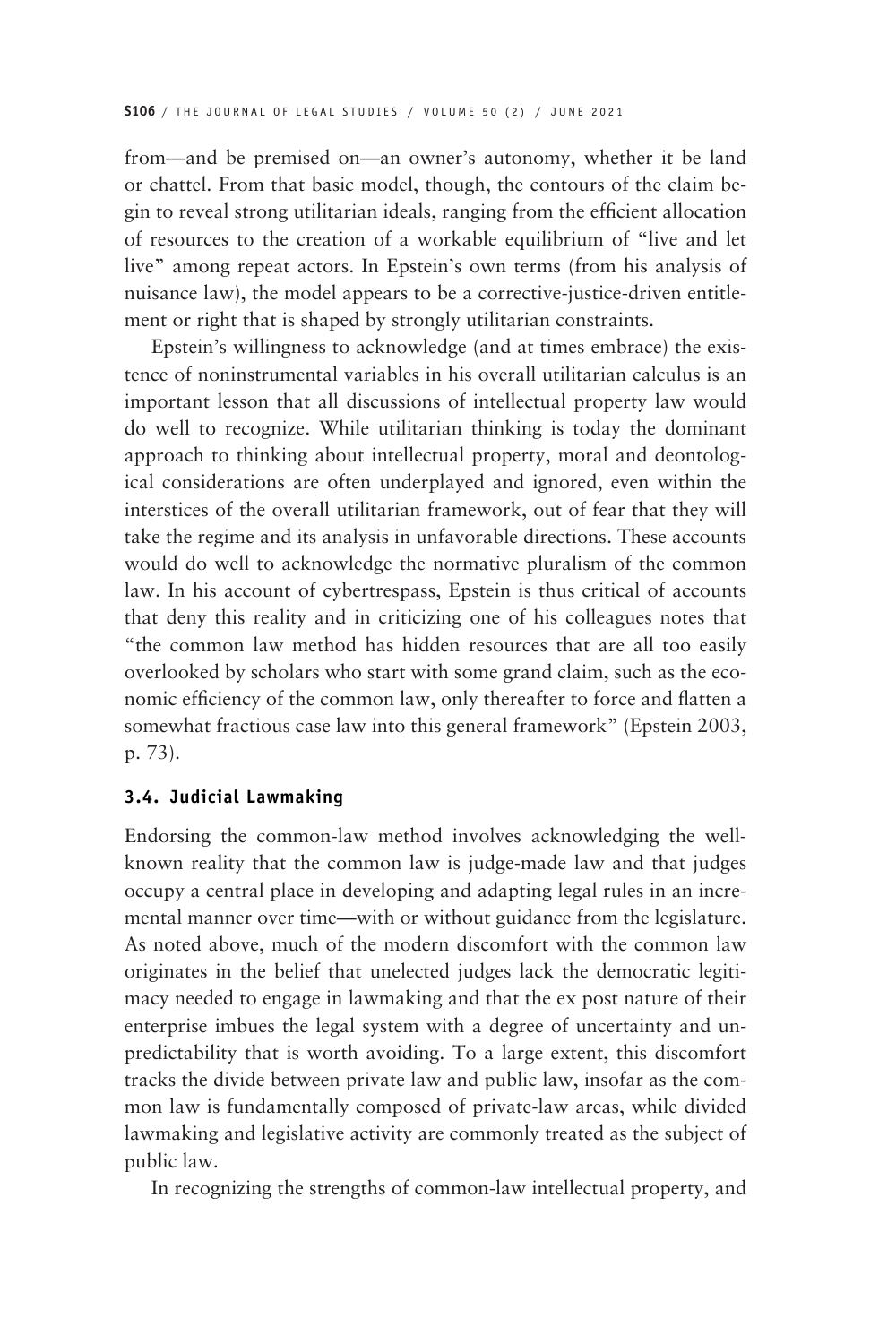at times its superiority over statutory intellectual property, Epstein must be seen as embracing the judicial role in intellectual property formulation. Indeed, Justice Brandeis's diatribe against the majority's opinion in *International News* is about institutional competence and the perils of having courts engage in a social welfare analysis. Epstein notes the hypocrisy of the Brandeis dissent, given that Brandeis had prior to the case coauthored an important article on privacy law that extoled the common-law development of the area by courts.12

Judicial lawmaking has its obvious strengths—especially for intellectual property—a reality that Epstein's work on common-law intellectual property readily reveals. First, it allows the law to proceed nimbly, given the unpredictable nature and speed of sociotechnological change. The misappropriation doctrine is a good example. The developments that spawned the action came about rather suddenly, and Congress—after a period of consideration—decided not to pass a statute creating property rights in news. For Congress to have considered an intermediate (that is, unfair-competition) option would have taken years given the sheer novelty of such an option, which would have produced a protracted debate,13 in contrast to the speed with which Justice Pitney's formulation went to work. Second, it allows for experimentation and change. Lawmaking in an area of rapid sociotechnological change involves the recurring obsolescence of well-crafted rules and principles. Some rules will be unquestionably wrong and require rolling back, while others will require modification and updating over time. Judicial lawmaking offers intellectual property law an opportunity to experiment with different rules over time, learn from any mistakes, and eventually settle on a rule that works the best—in contrast with one-size-for-all legislative interventions that require complex workarounds. Epstein's ambitious cybertrespass model

12. As Epstein (1992, p. 116) observes, "The great irony is that Brandeis, whose seminal article on privacy celebrated the capacity of the common law to grow in response to new issues, was willing to dump the issue of the creation of property rights in news back into the lap of Congress, which had failed to pass such a statute a few years before *INS* was decided." See Warren and Brandeis (1890).

13. Legislative reform of intellectual property has historically taken an extended period of time. The most recent overhaul to the Patent Act—the America Invents Act of 2011—was the result of nearly 6 years of debate in Congress (Matal 2011). The last major reform of the Copyright Act, which resulted in the Copyright Act of 1976, took 21 years to succeed (Litman 1987). Contrast this with the speed with which *International News* concluded: the original district court opinion was decided on March 29, 1917; the Second Circuit decided the first appeal on June 21, 1917; and Justice Pitney handed down his opinion for the Supreme Court on December 23, 1918. From start to finish—through three rounds—the case took well under 2 years.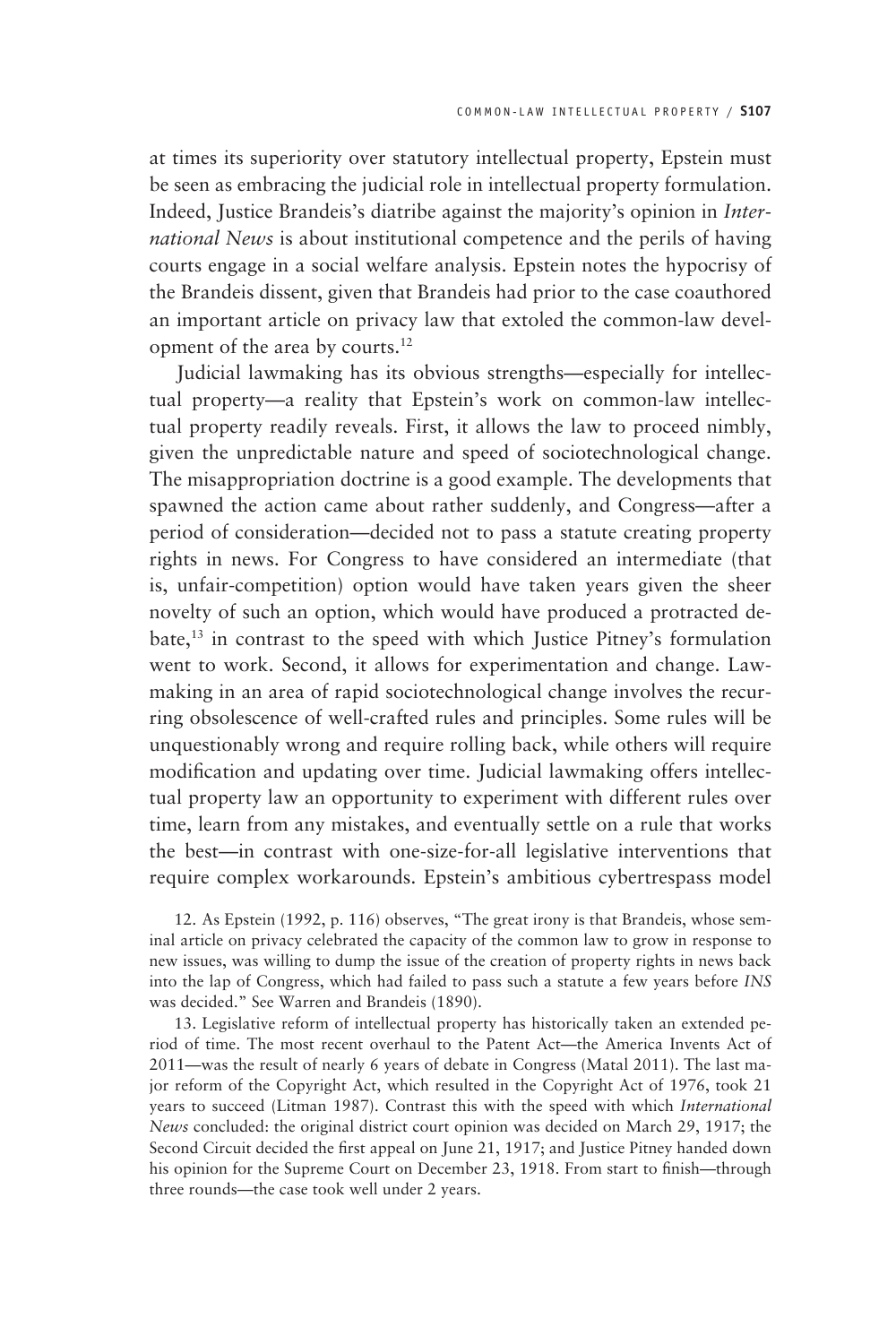may or may not have worked to control all forms of unlawful interferences on the Internet that we see today. Nevertheless, as we wait for the perfect legislative or regulatory response to a wider category, there is a risk of allowing a variety of unclassified harms go without redress, letting the perfect become the enemy of the good. Third, and related to something discussed above, judicial lawmaking allows judges—as generalists to carry over important insights about the judicial process and legal system more generally into intellectual property. To a degree (and here I am not sure Epstein will agree with me), it involves a good amount of faith in judicial craftsmanship and wisdom and a belief in the ability of courts to address complex issues using the right set of tools and analogies. Some of the criticism of common-law intellectual property has emanated from a concern about the ability of courts to choose appropriate common-law analogies to use in their construction of doctrine (see Baird 1983). I think Epstein would see this criticism as off mark given the ubiquity of analogical rule development in the common law, a task that courts have been required to develop and deploy for centuries now.

The emphasis on judicial lawmaking is of course strongest for common-law intellectual property. Yet as a model it carries over in significant degree to other forms of (statutory) intellectual property as well. There the concern is about coordinating the roles of courts and legislators as lawmakers, and while courts should (and do) take a secondary position in the overall lawmaking equation, the same strengths of the common-law process and method ought to be seen as worthy of application to what is a putatively interpretive exercise.

#### **4. CONCLUSION**

As a creative polymath, few areas of the law have escaped Epstein's scrutiny. While each area has of course required its own set of nuanced arguments, Epstein's interventions have been routinely characterized by an emphasis on simplicity and coherence, values that may be traced back to the fundamentals of the common law, rooted as it is Roman law ideas and concepts. Intellectual property scholarship and jurisprudence have unfortunately proceeded in just the opposite direction over the last few decades, under the garb of technological complexity and the need for heightened expertise. Epstein's writing on common-law intellectual property highlights the virtues of bucking this trend and recognizing the value in looking to the old when in the pursuit of the new. Legal scholarship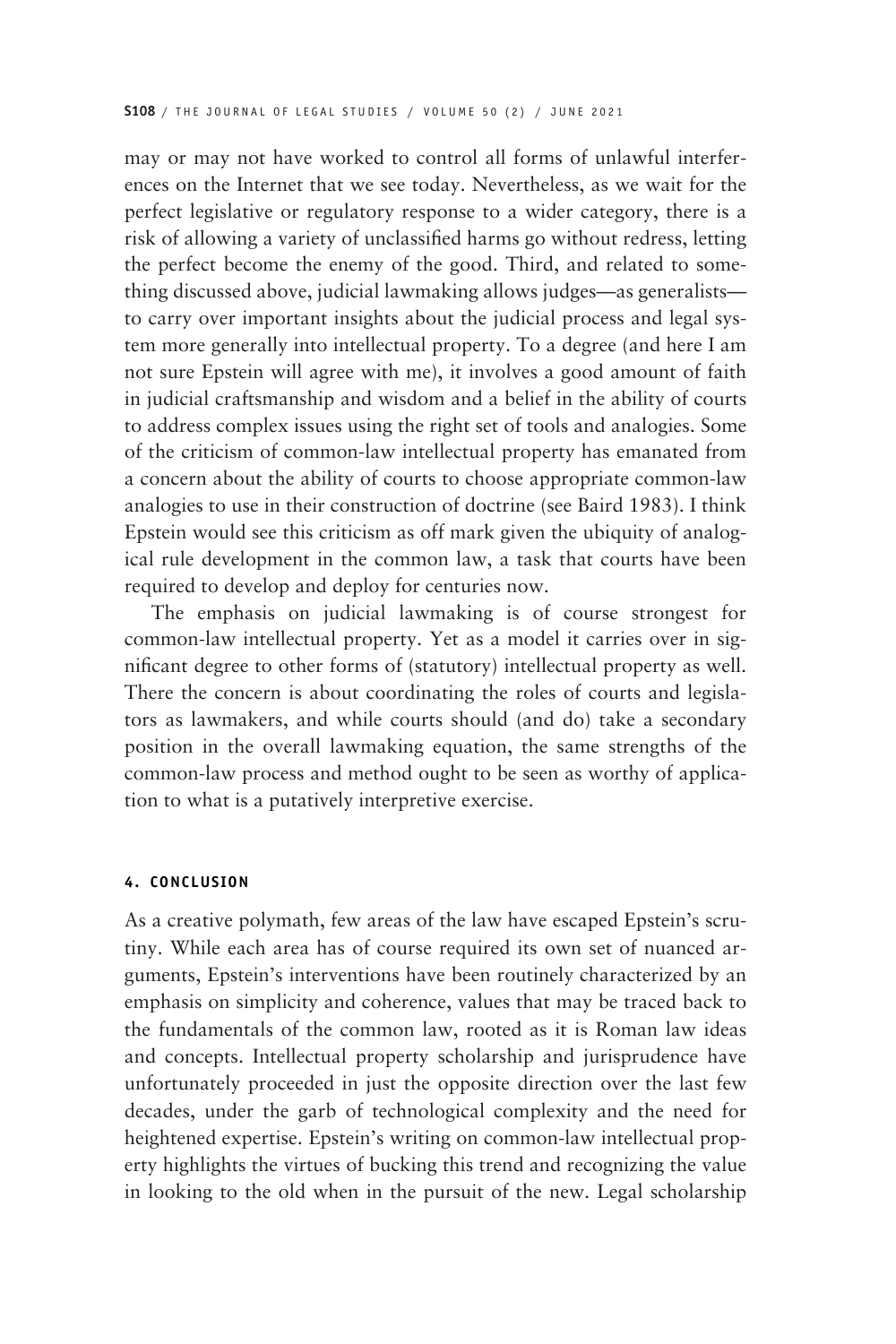and thinking would benefit from more Epsteinian thinking of this kind, grounded as it is in the fundamental genius that is the analytical structure of the common law.14

# **REFERENCES**

- Baird, Douglas. 1983. Common Law Intellectual Property and the Legacy of *International News Service v. Associated Press*. *University of Chicago Law Review* 50:411–29.
- Balganesh, Shyamkrishna. 2006. Common Law Property Metaphors on the Internet: The Real Problem with the Doctrine of Cybertrespass. *Michigan Telecommunications and Technology Law Review* 12:265–333.
	- ———. 2009. Foreseeability and Copyright Incentives. *Harvard Law Review* 122: 1569–1633.
	- ———. 2010. The Pragmatic Incrementalism of Common Law Intellectual Property. *Vanderbilt Law Review* 63:1543–1616.
- ———. 2011. "Hot News": The Enduring Myth of Property in News. *Columbia Law Review* 111:419–97.
- ———. 2012. The Obligatory Structure of Copyright Law: Unbundling the Wrong of Copying. *Harvard Law Review* 125:1664–90.
- Burk, Dan L. 2000. The Trouble with Trespass. *Journal of Small and Emerging Business Law* 4:27–56.
- Chapman, Bruce. 1998. Law, Incommensurability, and Conceptually Sequenced Argument. *University of Pennsylvania Law Review* 146:1487–1528.
	- $-$ , 2013. Incommensurability, Proportionality, and Defeasibility. *Law*, *Probability and Risk* 12:259–74.
- Epstein, Richard A. 1973. A Theory of Strict Liability. *Journal of Legal Studies* 2:151–204.
- ———. 1974. Defenses and Subsequent Pleas in a System of Strict Liability. *Journal of Legal Studies* 3:165–215.
- ———. 1979. Nuisance Law: Corrective Justice and Its Utilitarian Constraints. *Journal of Legal Studies* 8:49–102.
	- ———. 1982. The Social Consequences of Common Law Rules. *Harvard Law Review* 95:1717–51.
- ———. 1990. Property and Necessity. *Harvard Journal of Law and Public Policy* 13:2–9.
- ———. 1992. *International New Service v. Associated Press*: Custom and Law as Sources of Property Rights in News. *Virginia Law Review* 78:85–128.
	- ———. 1995. *Simple Rules for a Complex World*. Cambridge, MA: Harvard University Press.

14. The phrase "genius of the common law" is drawn from Sir Frederick Pollock's account of the common law. See Pollock (1912).